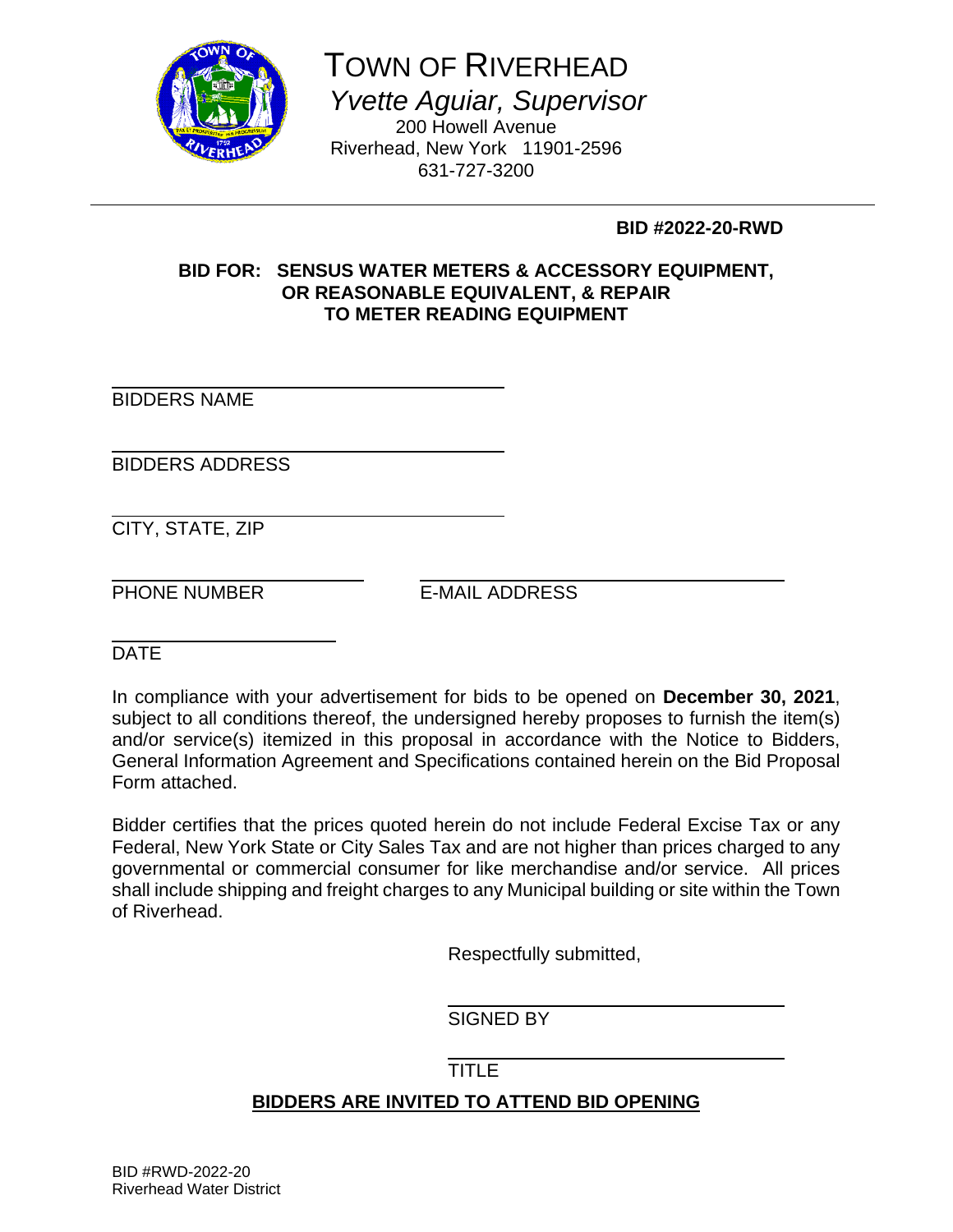# **TOWN OF RIVERHEAD NOTICE TO BIDDERS**

Sealed bids for the purchase of **SENSUS WATER ACCESSORY EQUIPMENT, OR REASONABLE EQUIVALENT, & REPAIR TO METER READING EQUIPMENT** for use by the RIVERHEAD WATER DISTRICT will be received by the Town Clerk of the Town of Riverhead at Town Hall, 200 Howell Avenue, Riverhead, New York, 11901, on **January 4, 2022**, at **11:00 A.M.**, at which time all bids shall be opened and read aloud.

Bid Specifications and/or Plans may be obtained by visiting the Town of Riverhead website at **www.townofriverheadny.gov on or after December 16, 2021**. Click on "Bid Requests" and follow the instructions to register.

All bids are to be submitted in a sealed envelope bearing the designation **BID #RWD-2022- 20 – SENSUS WATER METERS & ACCESSORY EQUIPMENT, OR REASONABLE EQUIVALENT, & REPAIR TO METER READING EQUIPMENT – RIVERHEAD WATER DISTRICT**. All bids must be submitted on the bid form provided in the bid document. Any and all exceptions to the Specifications must be listed separately and enclosed in an envelope bearing the designation "**EXCEPTIONS TO BID SPECIFICATIONS FOR SENSUS WATER METERS OR REASONABLE EQUIVALENT**".

**NOTE: Bid responses must be delivered to the Office of the Town Clerk at 200 Howell Avenue, Riverhead, New York, 11901, on or before January 4, 2022 at 11:00 A.M. The Town may decline to accept, deem untimely and/or reject any bid response/proposal that is not delivered to the Office of the Town Clerk.**

The Town Board reserves the right and responsibility to reject any or all bids or to waive any formality if it believes such action to be in the best interest of the Town.

> BY ORDER OF THE TOWN BOARD OF THE TOWN OF RIVERHEAD

DIANE M. WILHELM, Town Clerk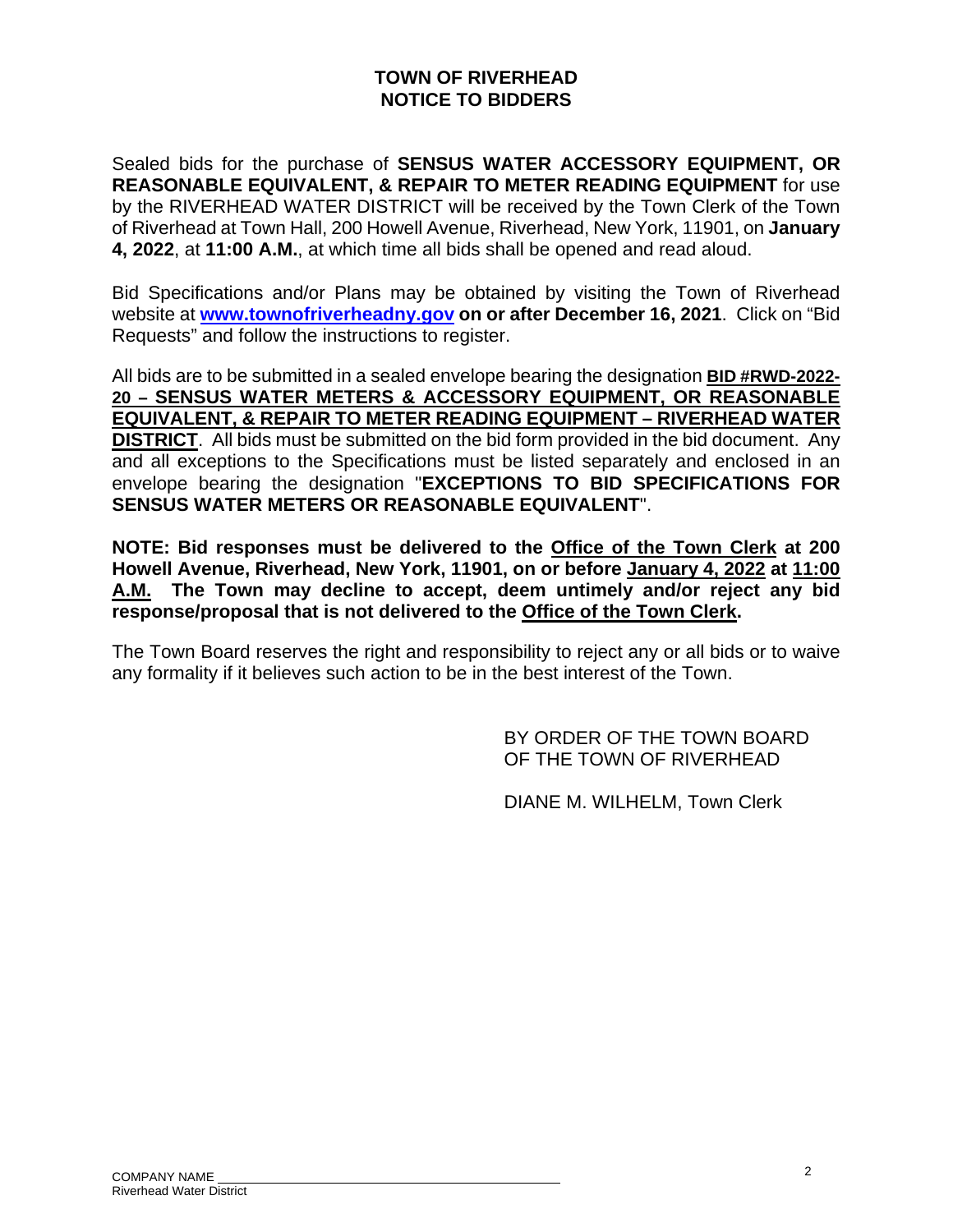# **GENERAL SPECIFICATIONS**

# **GENERAL**

Bidders shall be responsible to carefully examine the Specifications enclosed.

Bidders shall furnish their price and/or lump sum bid as called for on the Bid Proposal Sheet(s) attached.

Alternates of equal or superior design and/or quality shall be listed separately and a Manufacturer's Specification Sheet shall be submitted with a bid. Failure to submit such data may result in the disallowing of said bid.

The equipment and all associated components shall be furnished complete and ready for use. The equipment furnished shall be the Manufacturer's latest listed and published model, or models which meet all the applicable requirements of these Specifications. These Specifications require the doing of all things necessary, or proper for or incidental to, the furnishing and delivery of said equipment and associated components.

All things not expressly mentioned in these specifications, but involved in carrying out their intent are required by these Specifications; and the vendor shall perform the same as though they were specifically mentioned, described and delineated.

# **COMPLIANCE WITH RULES AND REGULATIONS**

The unit and associated equipment furnished shall comply with all provisions which would be applicable, if the Town of Riverhead were a private corporation of Federal and State of New York Laws, Ordinances, Codes, Rules, Regulations, Orders, Permits and Licenses and with fire underwriters requirement, except that where the weight and dimensions requirements set forth herein exceed such provisions, these Specifications shall control.

In January, 2011, **Senate Bill 3874** was signed into law and created the **Reduction of Lead in Drinking Act**, which amended the Safe Drinking Water Act to reduce the allowable lead content in all products in contact with drinking water from 8.0% to 0.25% (weighted average). Therefore, any brass products must meet the no-lead compliance pursuant to the above.

#### **DEVIATION**

Minor deviations from the provisions of these Specifications will be considered to permit manufacturers to follow their standard manufacturing process.

Such deviations will be approved only in the sole discretion of the Town of Riverhead and only if, in its opinion, they do not adversely affect the operation, maintenance, strength, efficiency, effectiveness, or life of the unit or any of its parts.

All proposed minor deviations, with full details, must be listed on a separate Detail Sheet, which must be attached to and made part of this bid.

The Town of Riverhead reserves the absolute right in its sole discretion to accept that bid, if any, which under all circumstances will best serve the public interest.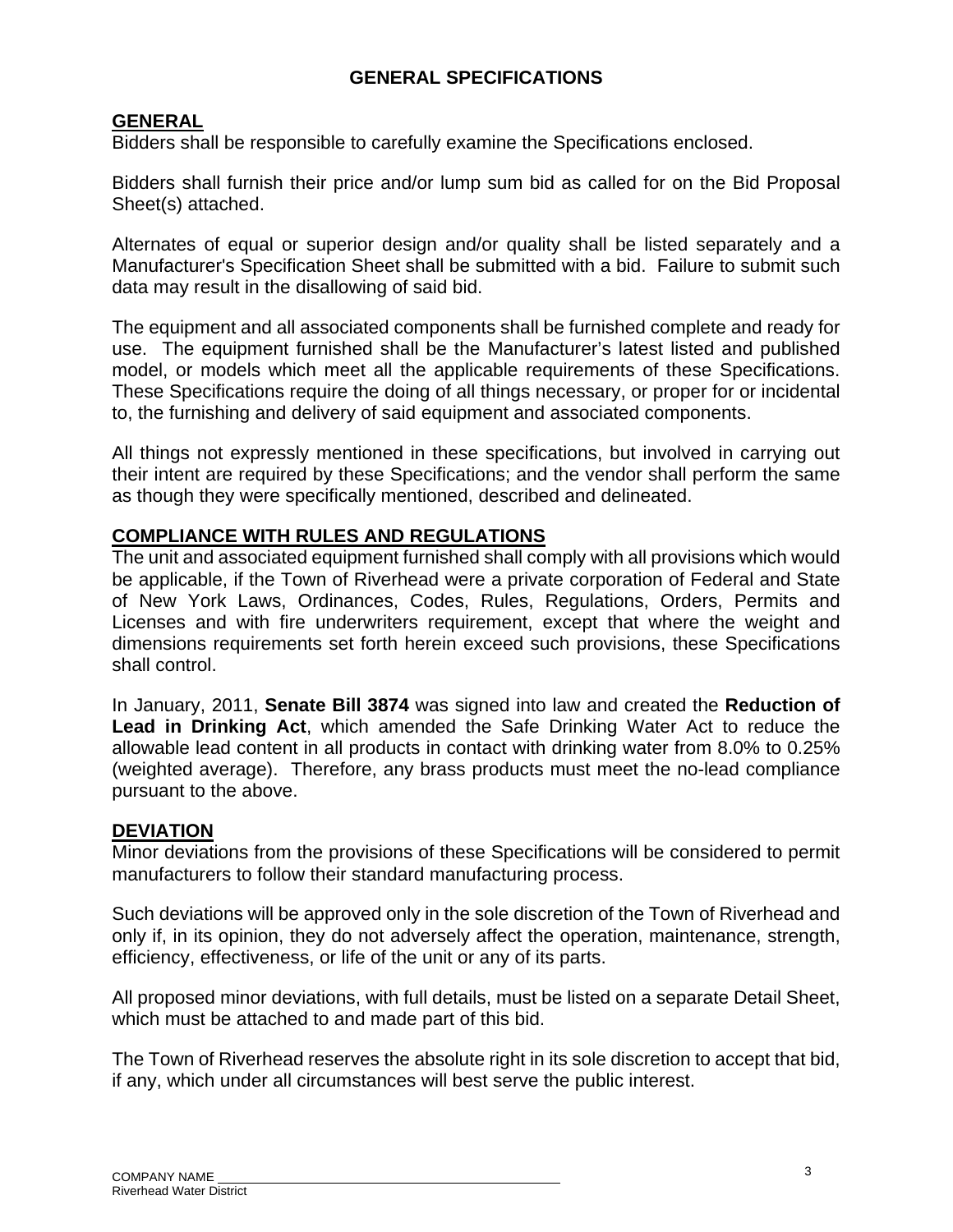#### **GUARANTEE**

The vendor warrants and guarantees the equipment herein specified, including all associated equipment furnished, against any defects in design, workmanship and materials, and against failure to operate satisfactorily for a period of six months from the date of acceptance of the units, except defects or failure shown by the vendor. The vendor also warrants and guarantees that the equipment herein specified, if found to be defective or in need of repairs, will be picked up from and delivered back to the Town of Riverhead within a reasonable length of time.

#### **PRICES**

If a like or lower quantity of a standard item contained in this bid is sold by a vendor at a price less than the prices quoted herein, the price to the Town of Riverhead shall be reduced to that lower price.

#### **QUANTITY**

The Town of Riverhead is in no way obligated to purchase quantities neither shown nor limited to the quantities listed.

# **CONTRACT PERIOD**

The contract period shall commence on the date a resolution is adopted by the Town Board of the Town of Riverhead and shall run for a period of one (1) year from that date. At the termination of this contract, the contract may be extended (not to exceed two extensions) for a total three- (3) year contract years at the sole discretion of the Town of Riverhead and with the consent of the vendor(s).

#### **RESERVATIONS**

The mention in the specifications of any unit, component, or equipment by brand name and/or model is meant to convey to the potential bidder the type and quality of the product required and desired by the Town. Any unit, component, or equipment which is of equal type and quality may be considered as such and may be acceptable to the Town, upon agreement by the Town Board to that fact. The decision of the Town Board, however, in such a circumstance is final.

Bids submitted shall remain in effect for forty-five (45) days past the date of bid expiration.

Furthermore, the Town Board of the Town of Riverhead reserves the right and responsibility to reject any or all bids if they believe such action to be in the best interest of the Town.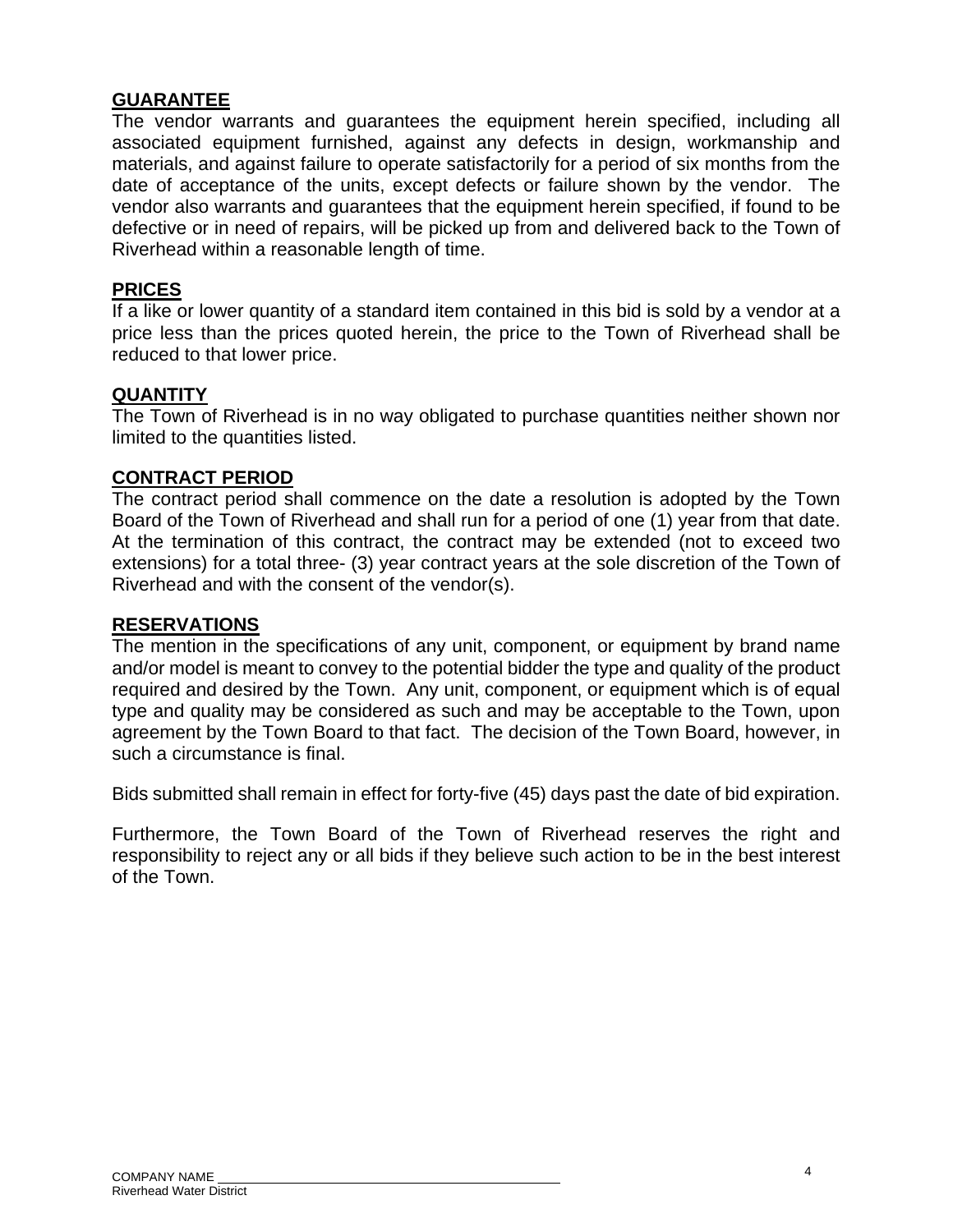# **PIGGYBACKING CLAUSE METHOD OF AWARD**

The contract, if awarded, will be to the lowest responsive/responsible bidder(s) in part or in whole who meet(s) all the terms of the specifications or on the basis of best value in a manner consistent with all applicable provisions of **General Municipal Law 103**. The TOWN guarantees no minimum or maximum purchases or contracts as a result of award of this bid. The Town of Riverhead seeks to offer and make available this contract for commodity, product or services to members (commissioner elected, town or village water district members of the Long Island Water Conference which maintain and manage their own water distribution system and meet criteria set forth in General Municipal Law, Article Five § 119-o related to town, village or special districts authorization to enter into cooperative agreements authorized by applicable provisions of Town Law and General Municipal Law that have entered into the purchasing cooperative agreement, of the LIWCPC and reserves the right to allow all municipal and not for profit organizations authorized under the General Municipal Laws of the State of New York, to purchase any goods and/or services awarded as a result of this bid in accordance with the latest amendments to **NYS GML 100 through 104**. However, it is understood that the extension of such contracts are at the discretion of the vendor and the vendor is only bound to any contract between the Town of Riverhead and the vendor. Additionally, the TOWN reserves the right to purchase any goods or services included as a part of this bid from any means legally available to it.

#### **FUEL SURCHARGES**

The Town of Riverhead will not pay any type of fuel surcharge. Any fuel charges added will be deleted from any invoices to be paid to the vendor**.** 

# ATTENTION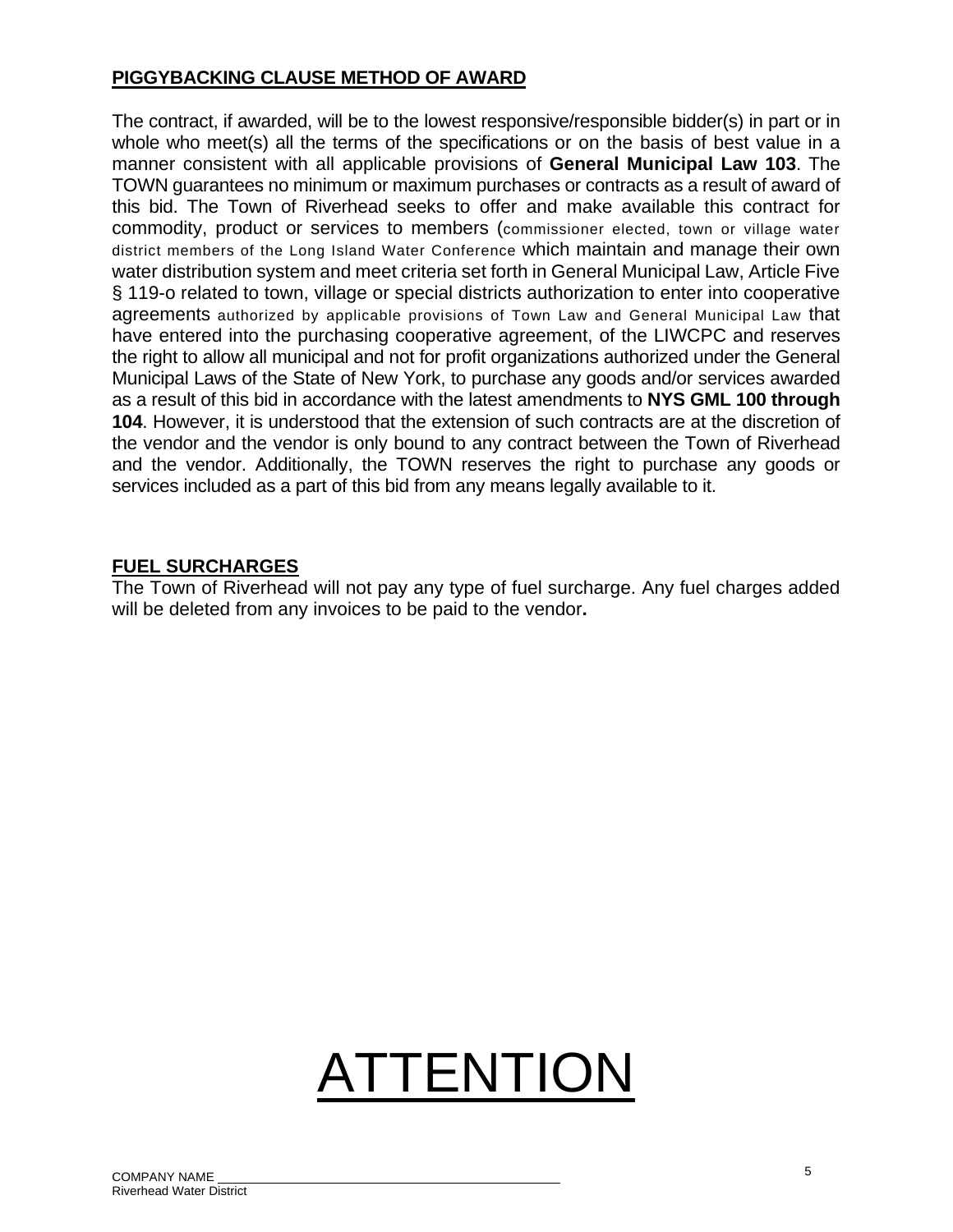# BIDDERS

**IF YOU ARE NOT INTERESTED IN BIDDING THIS PARTICULAR PROJECT, PLEASE COMPLETE THE FOLLOWING SHEET AND RETURN IT TO US.** 

**WE ARE VERY INTERESTED IN LEARNING WHY YOU DO NOT BID. IF YOU SELL OTHER PRODUCTS AND WANT TO BE ON OUR BIDDER'S LIST, PLEASE LET US KNOW. PROVIDE A CONTACT NAME AND OTHER PERTINENT INFORMATION IF YOU WISH TO BE CONTACTED AT A LATER DATE FOR ANOTHER PRODUCT.**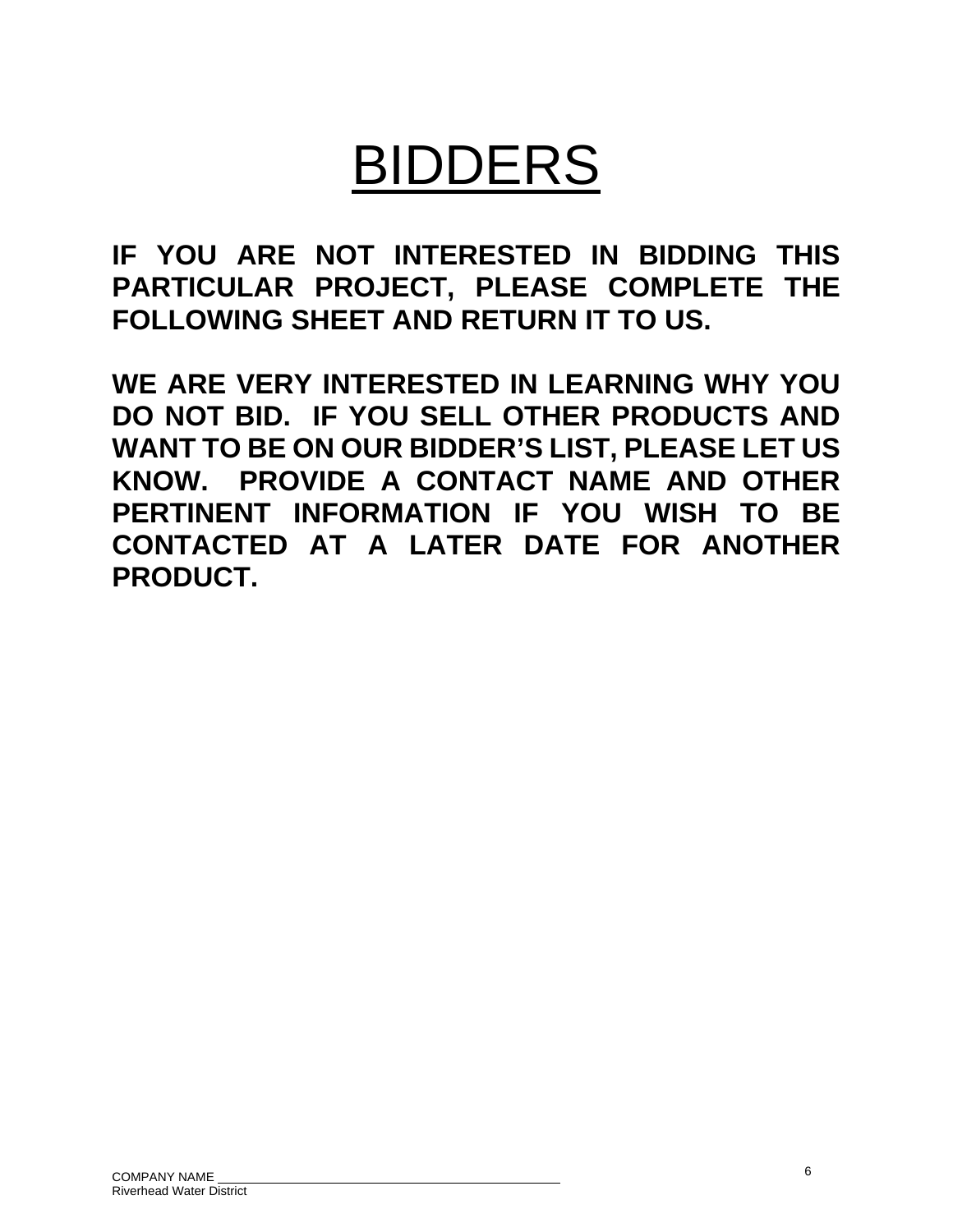#### **BID #RWD-2022-20 SENSUS WATER METERS & ACCESSORY EQUIPMENT, OR REASONABLE EQUIVALENT**

# **NON-BIDDER'S RESPONSE**

VENDOR NAME: \_\_\_\_\_\_\_\_\_\_\_\_\_\_\_\_\_\_\_\_\_\_\_\_\_\_\_\_\_\_

For purposes of facilitating your firm's response to our invitation to bid, the Town of Riverhead is interested in ascertaining reasons for prospective bidders' failure to respond to invitations to bid. If your firm is not responding to this bid, please indicate the reason(s) by checking the appropriate item(s) below and returning this form to the Town of Riverhead Purchasing department at 200 Howell Ave., Riverhead, N.Y. 11901.

We are not responding to this invitation to bid for the following reason(s):

\_\_\_\_Items or materials requested not manufactured by us or not available to our company.

Our items and/or materials do not meet specifications.

**\_\_\_\_Specifications not clearly understood or applicable (too vague, too rigid, etc.)** 

**Example 2** Quantities too small.

\_\_\_\_Insufficient time allowed for preparation of bid.

\_\_\_\_Incorrect address used.

| Correct address is: |  |
|---------------------|--|
|---------------------|--|

 $\frac{1}{\sqrt{2}}$  ,  $\frac{1}{\sqrt{2}}$  ,  $\frac{1}{\sqrt{2}}$  ,  $\frac{1}{\sqrt{2}}$  ,  $\frac{1}{\sqrt{2}}$  ,  $\frac{1}{\sqrt{2}}$  ,  $\frac{1}{\sqrt{2}}$  ,  $\frac{1}{\sqrt{2}}$  ,  $\frac{1}{\sqrt{2}}$  ,  $\frac{1}{\sqrt{2}}$  ,  $\frac{1}{\sqrt{2}}$  ,  $\frac{1}{\sqrt{2}}$  ,  $\frac{1}{\sqrt{2}}$  ,  $\frac{1}{\sqrt{2}}$  ,  $\frac{1}{\sqrt{2}}$  $\frac{1}{\sqrt{2}}$  ,  $\frac{1}{\sqrt{2}}$  ,  $\frac{1}{\sqrt{2}}$  ,  $\frac{1}{\sqrt{2}}$  ,  $\frac{1}{\sqrt{2}}$  ,  $\frac{1}{\sqrt{2}}$  ,  $\frac{1}{\sqrt{2}}$  ,  $\frac{1}{\sqrt{2}}$  ,  $\frac{1}{\sqrt{2}}$  ,  $\frac{1}{\sqrt{2}}$  ,  $\frac{1}{\sqrt{2}}$  ,  $\frac{1}{\sqrt{2}}$  ,  $\frac{1}{\sqrt{2}}$  ,  $\frac{1}{\sqrt{2}}$  ,  $\frac{1}{\sqrt{2}}$ 

Other reason(s): \_\_\_\_\_\_\_\_\_\_\_\_\_\_\_\_\_\_\_\_\_\_\_\_\_\_\_\_\_\_\_\_\_\_\_\_\_\_\_\_\_\_\_\_\_\_\_\_\_\_\_

Corporation:

(PRINT CORPORATION NAME)

 \_\_\_\_\_\_\_\_\_\_\_\_\_\_\_\_\_\_\_\_\_\_\_\_\_\_\_\_\_\_\_\_\_\_\_\_\_\_\_\_\_\_\_\_\_\_\_\_\_\_\_ \_\_\_\_\_\_\_\_\_\_\_\_\_\_\_\_\_\_\_\_\_\_\_\_\_\_\_\_\_\_\_\_\_\_\_\_\_\_\_\_\_\_\_\_\_\_\_\_\_\_\_

By:  $\frac{y}{y}$ 

(SIGNATURE)

 $\overline{\phantom{a}}$  ,  $\overline{\phantom{a}}$  ,  $\overline{\phantom{a}}$  ,  $\overline{\phantom{a}}$  ,  $\overline{\phantom{a}}$  ,  $\overline{\phantom{a}}$  ,  $\overline{\phantom{a}}$  ,  $\overline{\phantom{a}}$  ,  $\overline{\phantom{a}}$  ,  $\overline{\phantom{a}}$  ,  $\overline{\phantom{a}}$  ,  $\overline{\phantom{a}}$  ,  $\overline{\phantom{a}}$  ,  $\overline{\phantom{a}}$  ,  $\overline{\phantom{a}}$  ,  $\overline{\phantom{a}}$ (TITLE)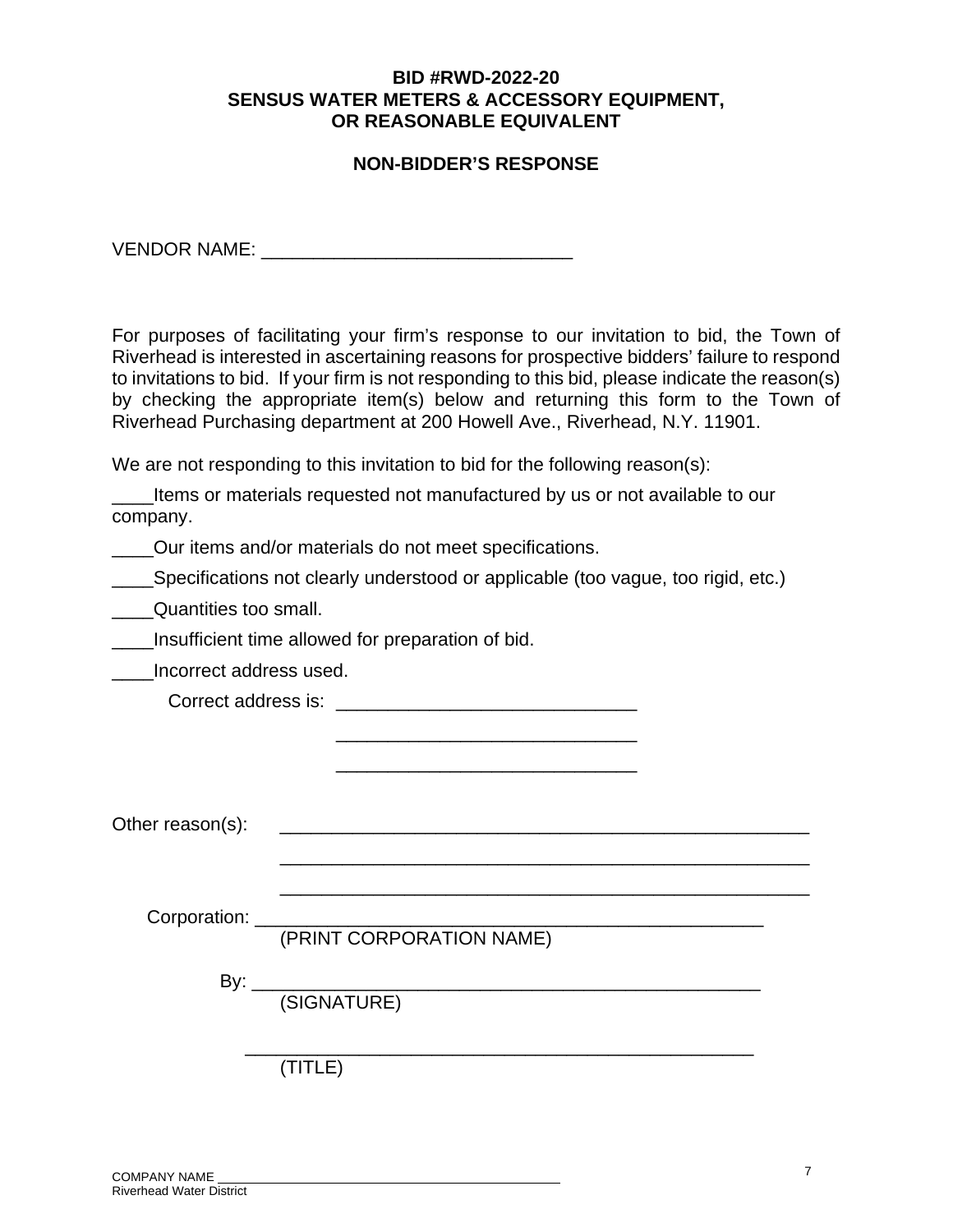#### **NON-COLLUSIVE CERTIFICATE**

# **(MUST BE COMPLETED, SIGNED, NOTARIZED AND RETURNED WITH BID)**

UNDER PENALTIES OF PERJURY:

\_\_\_\_\_\_\_\_\_\_\_\_\_\_\_\_\_\_\_\_\_\_\_\_\_\_\_\_\_\_\_\_\_\_\_\_\_\_(BIDDER), BEING DULY SWORN,

DEPOSES AND SAYS:

- A) This bid or proposal has been independently arrived at without collusion with any other bidder or with any competitor or potential competitor;
- B) This bid or proposal has not knowingly been disclosed, prior to the opening of bids or proposals for this project, to any other bidder, competitor, or potential competitor;
- C) No attempt has been made or will be made to induce any other person, partnership, or corporation to submit or not to submit a bid or proposal;
- D) The person signing this bid or proposal certifies that he has been fully informed regarding the accuracy of the statements contained in this certification, and under penalties of perjury, affirms the truth thereof, such penalties being applicable to the bidder as the person signing on its behalf; and
- E) That the attached hereto (if a corporate bidder) is a certified copy of a resolution authorizing the execution of this certificate by the signatory of this bid or proposal on behalf of the corporate bidder.

|                         | (PRINT CORPORATION NAME)                      |
|-------------------------|-----------------------------------------------|
|                         |                                               |
|                         |                                               |
|                         |                                               |
|                         |                                               |
|                         | (TITLE)                                       |
|                         |                                               |
|                         |                                               |
|                         |                                               |
|                         |                                               |
| Sworn to before me this |                                               |
|                         | ___________day of___________________, 20_____ |
|                         |                                               |
|                         |                                               |
|                         |                                               |
| <b>NOTARY PUBLIC</b>    |                                               |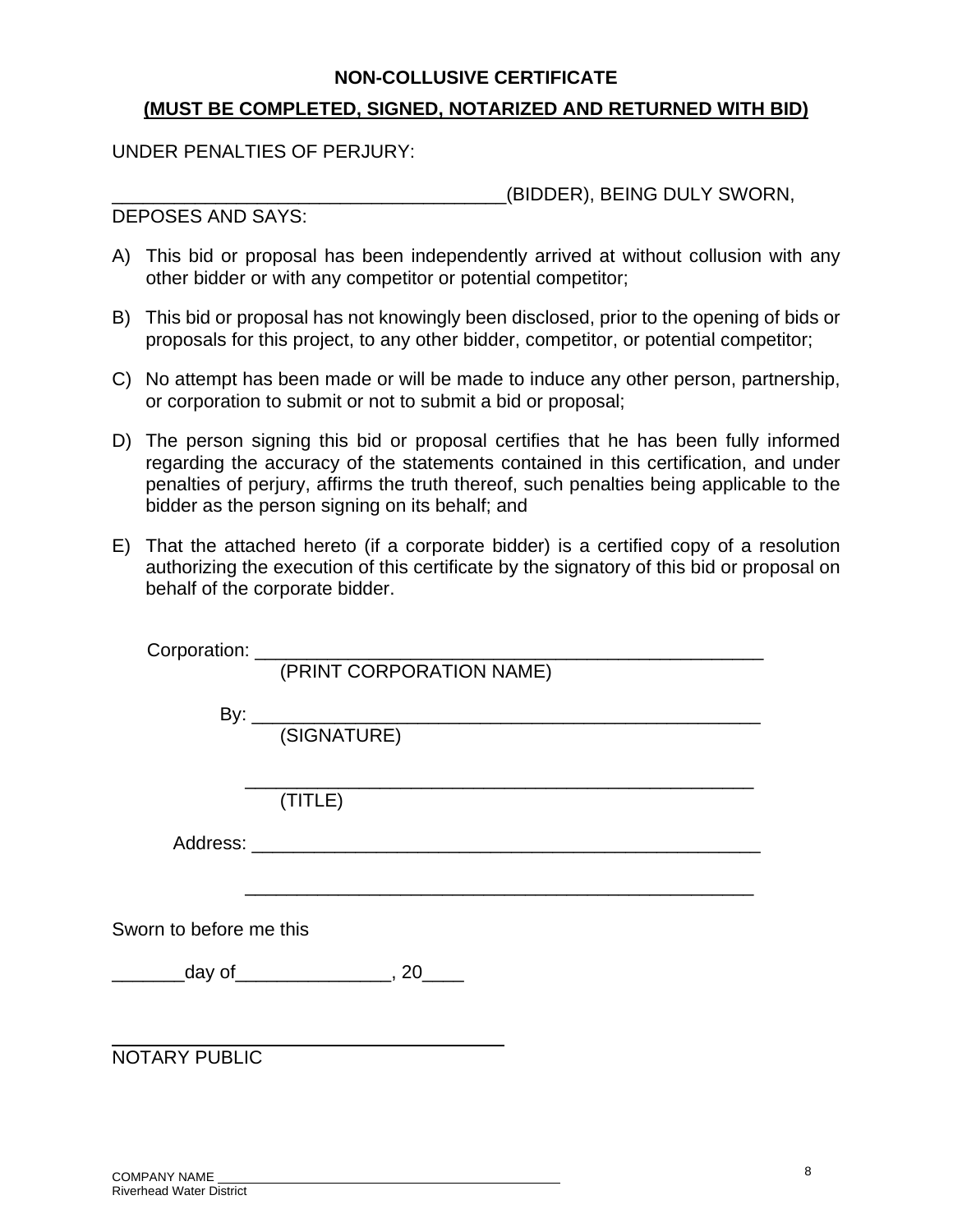# **SEXUAL HARASSMENT STATEMENT**

By submission of this bid, each bidder and each person signing on behalf of any bidder certifies, and in the case of a joint bid each party thereto certifies as to its own organization, under penalty of perjury, that the bidder has and has implemented a written policy addressing sexual harassment prevention in the workplace and provides annual sexual harassment prevention training to all of its employees. Such policy shall, at a minimum, meet the requirements of §201-G of the Labor Law.

| Signature:           |  |
|----------------------|--|
| <b>Print Name:</b>   |  |
| Title:               |  |
| <b>Company Name:</b> |  |
| Date:                |  |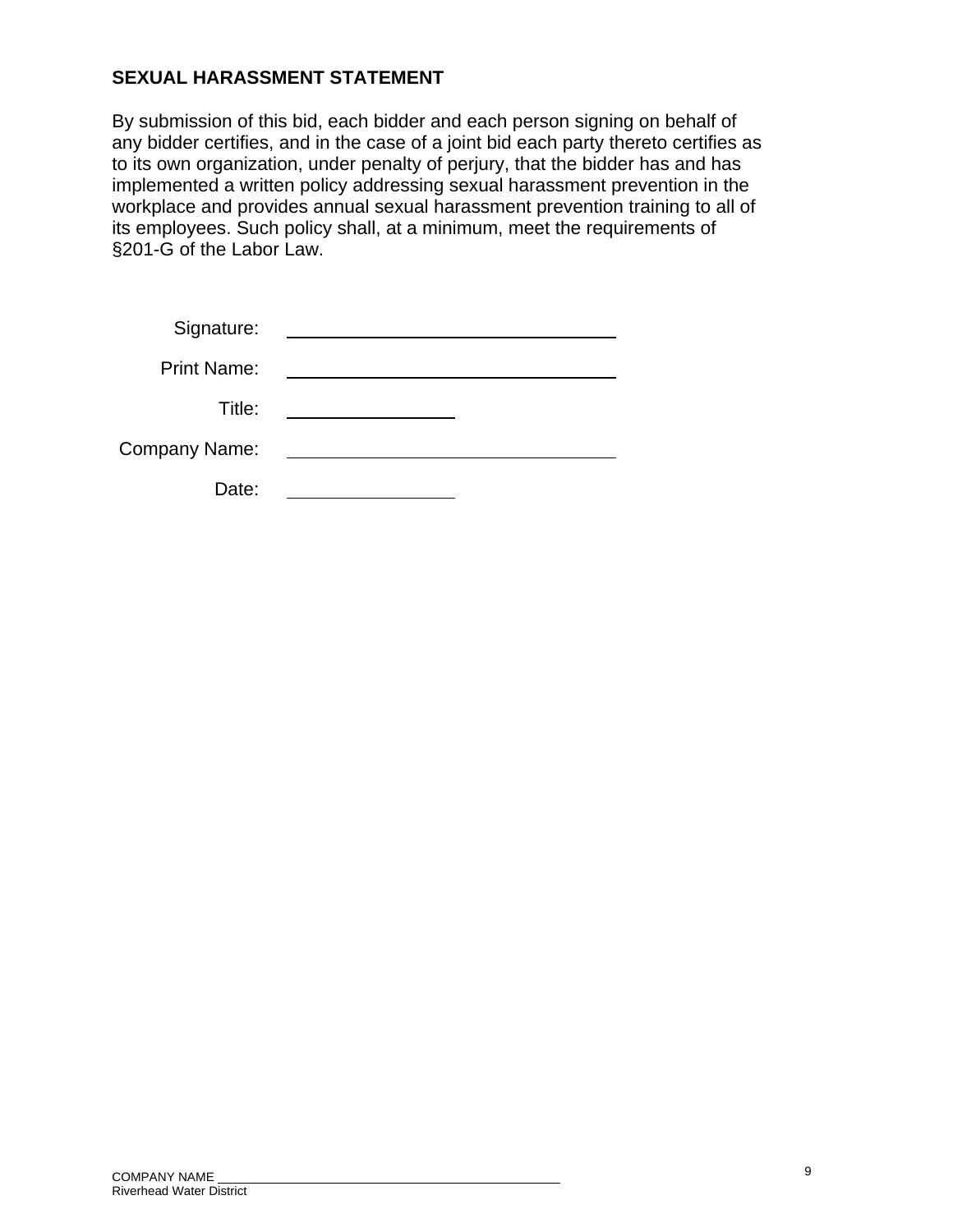#### **IRAN DIVESTMENT ACT CERTIFICATION**

As a result of the Iran Divestment Act of 2012 (Act), Chapter 1 of the 2012 Laws of New York, a new provision has been added to the State Finance Law (SFL), § 165-a, effective April 12, 2012. Under the Act, the Commissioner of the Office of General Services (OGS) will be developing a list (prohibited entities list) of "persons" who are engaged in "investment activities in Iran" (both are defined terms in the law). Pursuant to SFL § 165 a(3)(b), the initial list is expected to be issued no later than 120 days after the Act's effective date, at which time it will be posted on the OGS website.

By submitting a bid in response to this solicitation or by assuming the responsibility of a Contract awarded hereunder, Bidder/Contractor (or any assignee) certifies that once the prohibited entities list is posted on the OGS website, it will not utilize on such Contract any subcontractor that is identified on the prohibited entities list.

Additionally, Bidder/Contractor is advised that once the list is posted on the OGS website, any Contractor seeking to renew or extend a Contract or assume the responsibility of a Contract awarded in response to the solicitation, must certify at the time the Contract is renewed, extended or assigned that it is not included on the prohibited entities list.

During the term of the Contract, should the TOWN OF RIVERHEAD receive information that a person is in violation of the above-referenced certification, the TOWN OF RIVERHEAD will offer the person an opportunity to respond. If the person fails to demonstrate that it has ceased its engagement in the investment which is in violation of the Act within 90 days after the determination of such violation, then the TOWN OF RIVERHEAD shall take such action as may be appropriate including, but not limited to, imposing sanctions, seeking compliance, recovering damages, or declaring the Contractor in default.

The TOWN OF RIVERHEAD reserves the right to reject any bid or request for assignment for an entity that appears on the prohibited entities list prior to the award of a contract, and to pursue a responsibility review with respect to any entity that is awarded a contract and appears on the prohibited entities list after contract award.

| Signature:           |  |
|----------------------|--|
| <b>Print Name:</b>   |  |
| Title:               |  |
| <b>Company Name:</b> |  |
| Date:                |  |
|                      |  |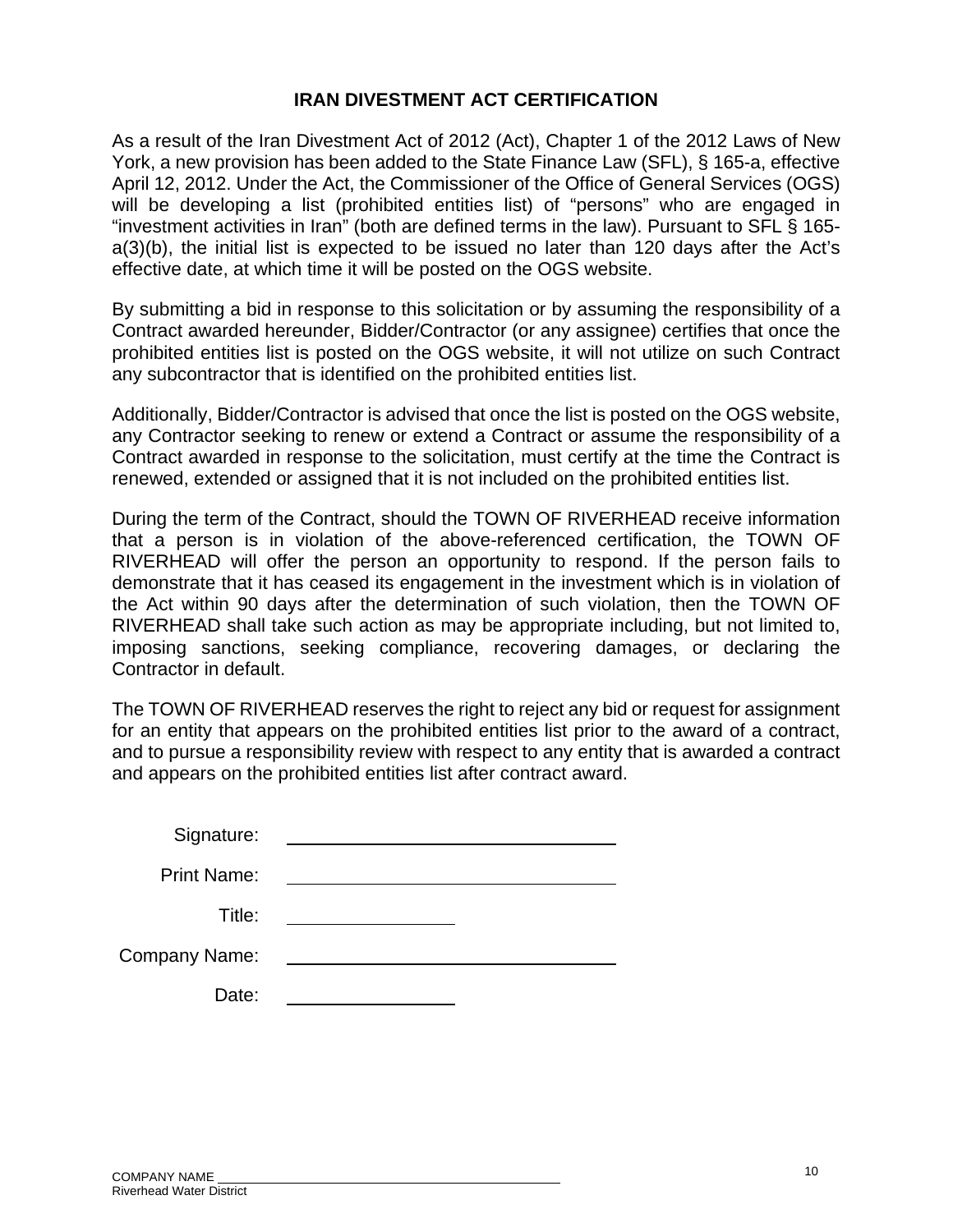# **BID SPECIFICATIONS FOR SENSUS WATER METERS & ACCESSORY EQUIPMENT, OR REASONABLE EQUIVALENT & REPAIR TO METER READING EQUIPMENT**

# **PLEASE READ CAREFULLY**

## **iPERL WATER MANAGEMENT SYSTEM Electromagnetic Flow Measurement System 5/8" (DN 15mm), 3/4" (DN 20mm) and 1" (DN 25mm) Sizes SENSUS METERING SYSTEMS OR REASONABLE EQUIVALENT**

# **TYPE**

Solid state, battery operated electromagnetic flow measurement system with a hermetically sealed, glass covered, electronic register with a programmable 9-digit display.

#### **CONFORMANCE TO STANDARDS**

Must conform to American Water Works Standard C-700, C-710 and C-715 as most recently revised with respect to accuracy and pressure loss requirements, or other appropriate American Water Works Standard.

Must be compliant with ANSI/NSF Standard 61 Annex G.

# **REGISTER**

The register must be an electronic device encapsulated in glass with 9 programmable digits utilizing a liquid crystal display (LCD). It will have indicators for flow direction, empty pipe, battery life and unit of measurement. The register must be hermetically sealed with a heat tempered glass cover and be tamper-resistant. The register shall not be removable from the measuring sensor. The register shall utilize a magnetic coupling technology to connect to a touch read, radio read or fixed base meter reading system in either an inside or pit set installation.

#### **MEASURING ELEMENT**

The measuring element shall be made of a non-corrosive, lead-free glass fiber reinforced, PPS (polyphenylene sulfide) based resin. A battery powered magnetic flow sensor utilizing silver/silver chloride electrodes will be utilized to measure the velocity of the water which is linearly proportional to the volume. The measuring element will have no moving parts and will be specific for each size.

#### **EXTERNAL HOUSING**

The register and measuring element will be an integrated unit housed within a thermal plastic external casing. This integrated unit will not be removable from the external housing. The systems shall have the size and direction of water flow through the system imprinted on the external housing.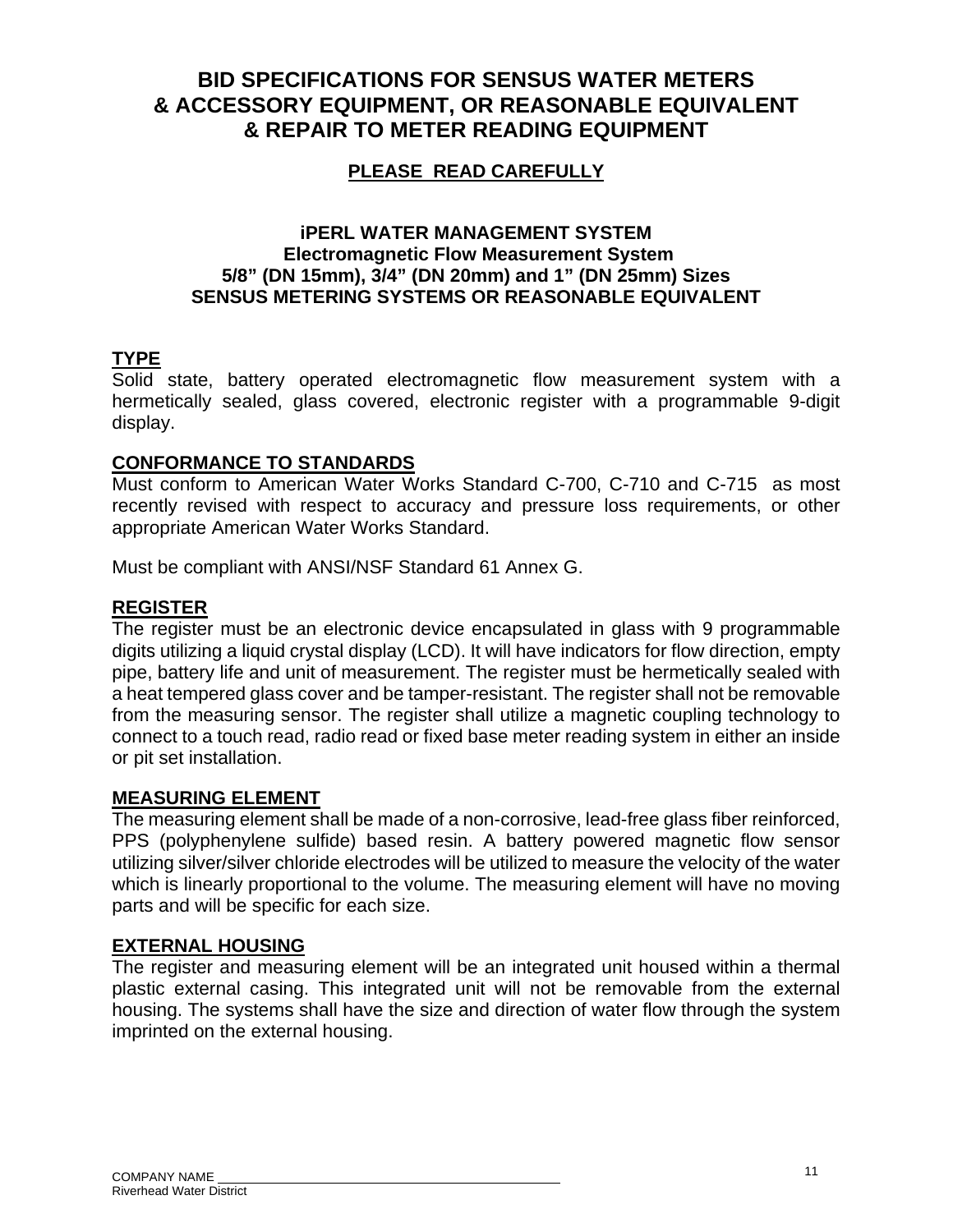# **STRAINERS**

Each system must be provided with a replaceable, corrosion-resistant synthetic polymer strainer screen.

# **ACCURACY AND HEADLOSS TESTS**

Systems shall conform to current AWWA C-700, C-710and C-715, current revision, or other appropriate American Water Works Standard, test flows, head-loss and accuracy standards.

#### **PRESSURE CAPABILITY**

System shall operate up to a working pressure of 200 pounds per square inch (psi), without leakage or damage to any parts. The accuracy shall not be affected by variation of pressure up to 200 psi.

## **PERFORMANCE WARRANTIES**

In evaluating bid submittals, warranty coverage will be considered. All bidders are required to submit their most current nationally published warranty statements for water meter maincases, registers and measuring chambers.

# **SHIPMENT VERIFICATIONS**

A statistically controlled sample of each shipment will be tested by the utility to insure each shipment meets the utility performance and materials specifications.

# **iPERL WATER MANAGEMENT SYSTEM FIRE SERVICE OR REASONABLE EQUIVALENT**

# **DESCRIPTION**

UL listed ¾" (DN 20mm) and 1" (DN 25mm) sizes with no moving parts which has an operating range as low as 0.03 gpm (0.007 m<sup>3</sup>/hr) to 55 gpm (12.5 m<sup>3</sup>/hr).

#### **CONFORMANCE TO STANDARDS**

Water management system fire service shall meet or exceed all requirements of ANSI/AWWA Standard C-700 and C-710 for accuracy and pressure loss requirements. The meter shall be compliant with NSF/ANSI Standard 61 Annex F and G and tested to AWWA standards.

#### **REGISTER**

The register must be an electronic device encapsulated in goal with nine (9) programmable digits utilizing a liquid crystal display (LCD). It will have indicators for flow direction, empty pipe, battery life and unit of measurement. The register must be hermetically sealed with a heat tempered glass cover and be pamper-resistant. The register shall not be removable from the measuring sensor. The register shall utilize a magnetic coupling technology to connect to a touch read, radio read or fixed base meter reading system in either an inside or pit set installation

#### **MEASURING ELEMENT**

The measuring element shall be made of a noncorrosive, lead-free glass fiber reinforced, composite allow material. A battery powered magnetic flow sensor utilizing silver/silver chloride electrodes will be utilized to measure the velocity of the water which is linearly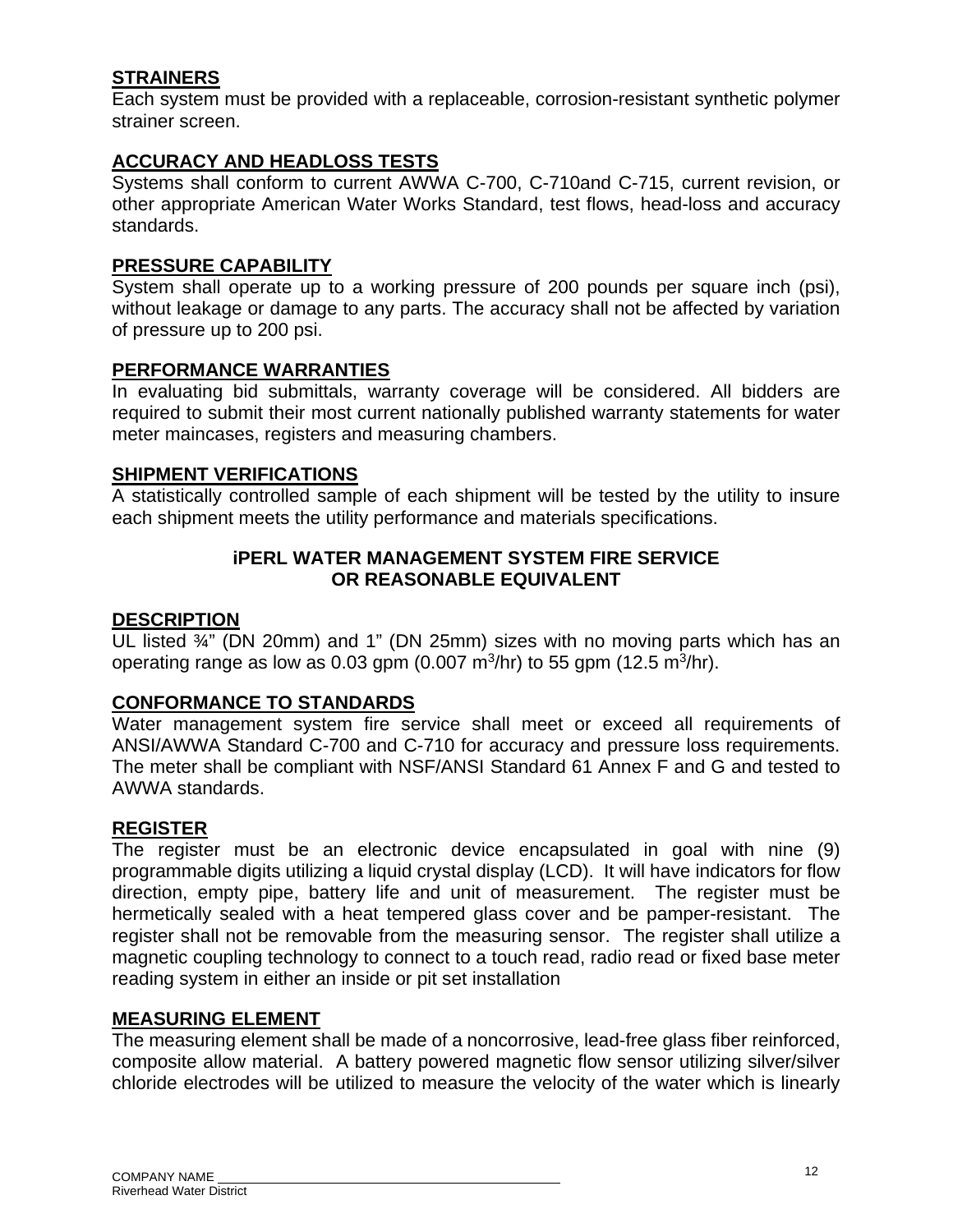proportional to the volume. The measuring element will have not moving parts and will be specific for each size.

# **EXTERNAL HOUSING**

The register and measuring element will be an integrated unit housed within a thermal plastic external casing. This integrated unit will not be removable from the external housing. The systems shall have the size and direction of water flow through the system imprinted on the external housing.

#### **PRESSURE CAPABILITY**

System shall operate up to a working pressure of 175 pounds per square inch (psi), without leakage or damage to any parts. The accuracy shall not be affected by variation of pressure up to 175 psi.

#### **PERFORMANCE WARRANTIES**

In evaluating bid submittals, warranty coverage will be considered. All bidders are required to submit their most current nationally published warranty statements for water meter maincases, registers and measuring chambers.

# **CERTIFICATIONS AND MARKING**

All meter packages shall be UL (Underwriters Laboratories) Listed approved as being accepted for use on fire service lines and domestic water use. For such applications, the meter shall be identified indicating such acceptance.

# **OMNI C2 and OMNI T2 METER SPECIFICATIONS SENSUS METERING SYSTEMS OR REASONABLE EQUIVALENT**

#### **INTENT**

Subject meter specifications are designed to establish minimum guidelines for selecting an extremely critical metering device. Areas of concern to be evaluated in the selection process include, but are not limited to, ease of installation, operational features and benefits, readability and future system maintenance expense. A design, which reflects longevity of proper operation in all elements and high degree of sustained accuracy within the entire range of the meter assembly, is to be considered mandatory. Enhanced accuracy levels and performance are desired and will not be compromised.

#### **SCOPE**

These specifications set forth the minimum acceptable design criteria and performance requirements for Compound-type cold water meters, including the following potential service applications and general considerations:

- Intended where a wide flow range is anticipated
- Measurement of water usage for critical billing applications
- Measurement intended for typical commercial and industrial applications requiring lower flow sensitivities
- Measurement of low flow usage below OMNI T<sup>2</sup> meter threshold levels
- Measurement of constant low to medium flows up to high flow usage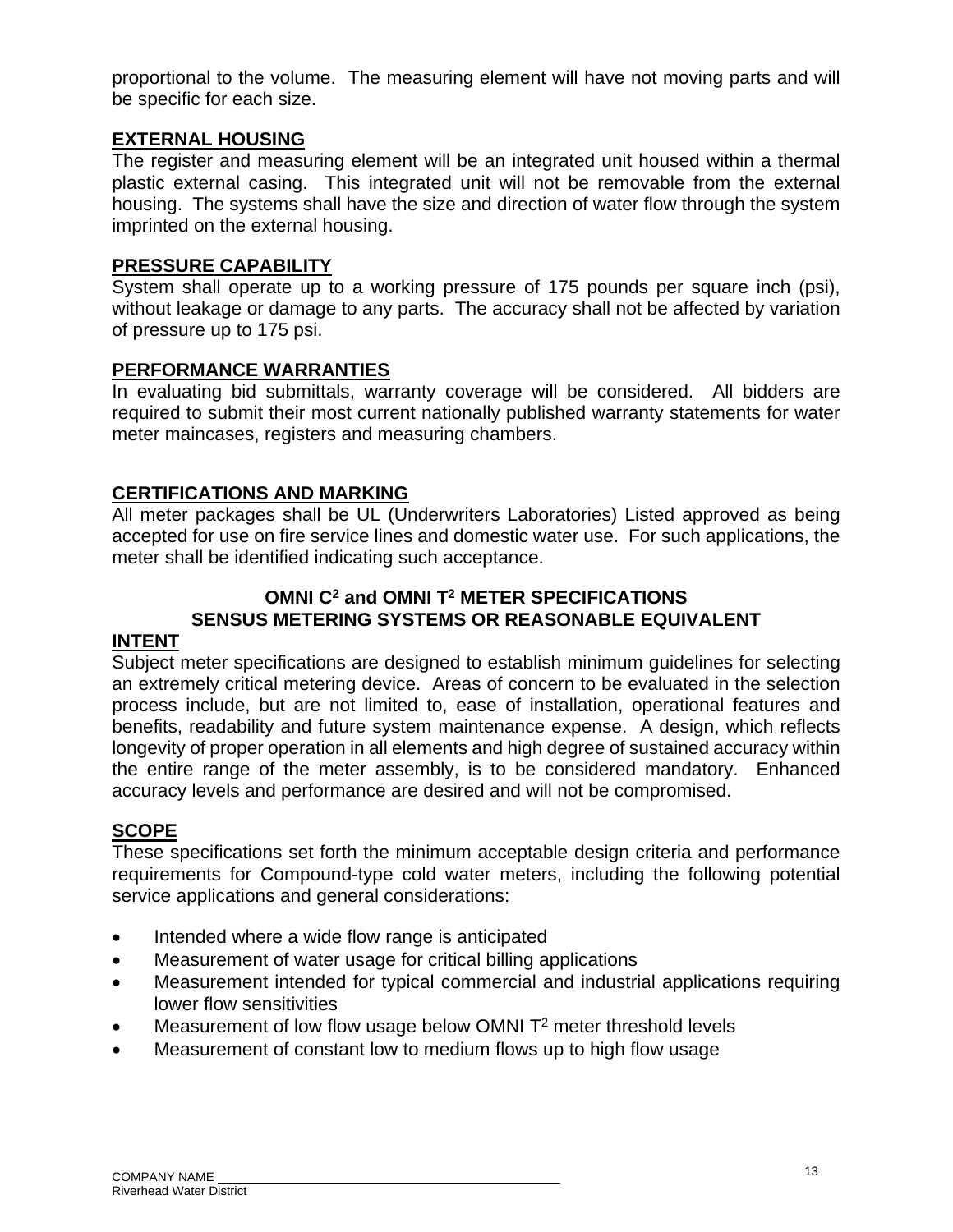# **CONFORMANCE TO STANDARDS**

The meter package shall meet or exceed all requirements of ANSI/AWWA Standard C701 and C702 for Class II compound and turbine meter assemblies. Each meter assembly shall be performance tested to ensure compliance.

# **MAINCASES**

The meter maincase shall be of epoxy-coated ductile iron composition. The epoxy coating shall be provided as standard fusion-bonded and adhere to NSF for non-lead regulation compliance.

# **PERFORMANCE**

The meter assembly shall have performance capability of continuous operation up to the rated maximum flows as listed below without affecting the long-term accuracy or causing any undue component wear. The meter assembly shall also provide a 25% flow capacity in excess of the maximum flows listed for intermittent flow demands. Maximum head loss through the meter/strainer assembly shall not exceed those listed in the following meter size.

# **MEASURING CHAMBER**

The measuring chamber shall consist of a measuring element, removable housing and all-electronic register. The measuring element shall be mounted on a horizontal, stationary stainless shaft with sleeve bearings and be essentially weightless in water. The measuring element comes integrated with the advanced Floating Ball Technology design. The measuring chamber shall be capable of operating within the above-listed accuracy limits without calibration when transferred from one maincase to another of the same size.

# **DIRECT MAGNETIC DRIVE SYSTEM**

The direct magnetic drive shall occur between the motion of the measuring element blade position and the electronic register. The OMNI direct drive system with Floating Ball Technology is designed to extend service life, enhance low flow sensitivity and provide extended flow capacity and overall accuracy of the meter assembly. Any and all additional intermediate, magnetic or mechanical drive couplings are not acceptable.

# **ELECTRONIC REGISTER**

The meter's register is all-electronic and does not contain any mechanical gearing to display flow and accurate totalization. The electronic register includes the following partial list of features:

- AMR resolution units fully programmable
- Pulse output frequency fully programmable
- Integral data logging capability
- Integral resettable accuracy testing feature
- Large, easy-to-read LCD display
- 10-year battery life quarantee

# **MAXIMUM OPERATING PRESSURE**

The meter assembly shall operate properly without leakage, damage or malfunction up to a maximum working pressure of 200 pounds per square inch (psig).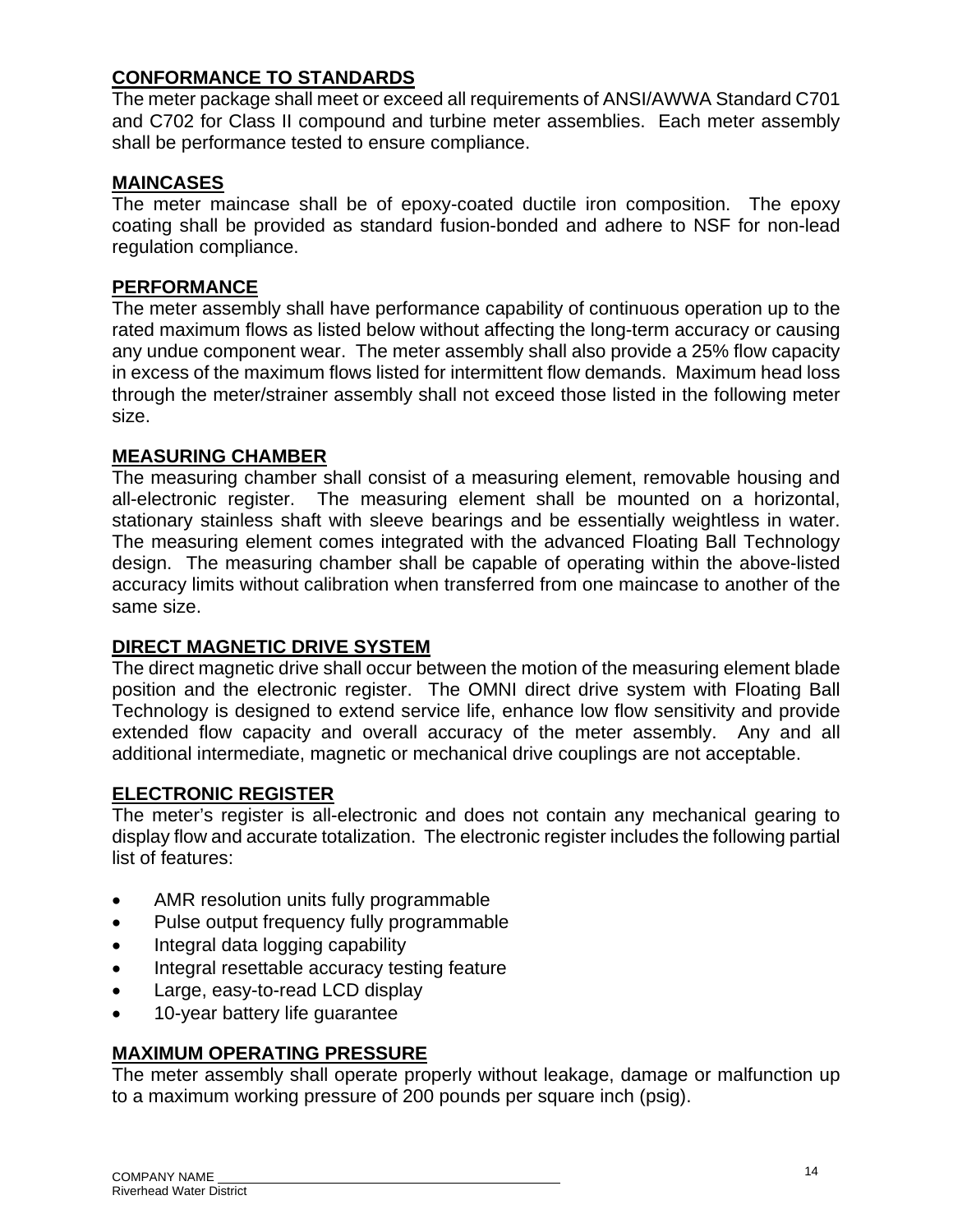# **STRAINERS**

The meter strainer shall be integral and cast as part of the meter's maincase. The strainer's screen shall have a minimum net open area of at least two (2) times the pipe opening and be a V-shaped configuration for the purpose of maintaining a full unobstructed flow pattern. The strainer body shall be a coated ductile iron fusion-bonded epoxy identical to that of the meter's maincase. All fasteners shall be stainless steel capable of maintaining the following static pressure ratings and physical dimensions:

#### **STRAIGHTENING VANES**

A straightening vane assembly is mandatory and shall be positioned directly upstream of the measuring element. The straightening vane assembly shall be an integral component of the measuring chamber.

#### **CONNECTIONS**

Flanges for the 1 ½" and 2" size meter assemblies shall be of the 2-bolt oval flange configuration. The 3" and 4" size meter assemblies shall have flanges of the Class 125 round type, flat faced and shall conform to ANSI B16.1 for specified diameter, drilling and thickness.

#### **CERTIFICATIONS and MARKINGS**

All sizes of meter packages shall display the sizes, model, manufacturer name and direction of flow. Such display shall be cast on the side of the meter maincase.

#### **GUARANTEE and MAINTENANCE PROGRAM**

Meters shall be guaranteed against defects in material and workmanship for a period of one (1) year from date of shipment. In addition, the meter supplier shall submit nationally published literature clearly outlining its factory maintenance program and current price schedule covering complete measuring chamber exchange.

#### **OMNI F2 SPECIFICATIONS SENSUS METERING SYSTEMS OR REASONABLE EQUIVALENT**

#### **SCOPE**

These specifications set forth the minimum acceptable design criteria and performance requirements for cold water meters - Fire Service type consisting of a Class II turbine type meter, and a ductile iron strainer assembly. This meter assembly is intended where an extremely wide flow range is required and where measurement of both domestic and fire service water usage is desired.

#### **CONFORMANCE TO STANDARDS**

The meter package shall meet or exceed all requirements of ANSI/AWWA Standard C703 for Class II. The measuring shall be so configured to capture all flows as specified, without the requirement of an automatic valve. Each meter assembly shall be performance tested to ensure compliance.

#### **MAINCASES**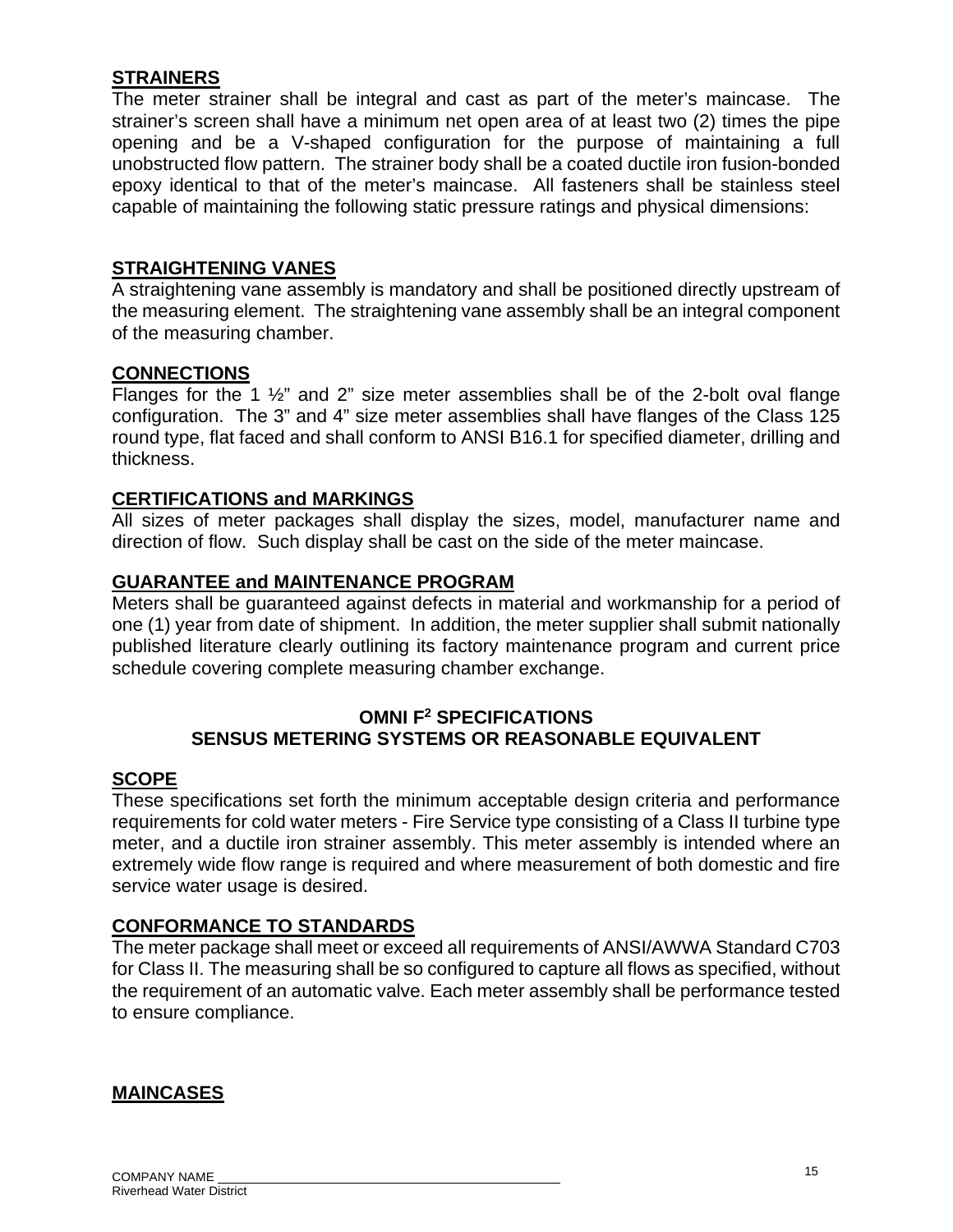The meter maincase shall be of an epoxy coated iron composition. The epoxy coating shall be provided as standard fusion-bonded and adhere to NSF for non-lead regulation compliance.

# **PERFORMANCE**

The meter assembly shall have performance capability of continuous operation up to the rated maximum flows as listed below without affecting long-term accuracy or causing any undue component wear. The meter assembly shall also provide a 25% flow capacity in excess of the maximum flows listed for intermittent flow demands. Maximum headloss through the meter / strainer assembly shall not exceed those listed in the following table per meter size.

#### **MEASURING CHAMBER**

The measuring chamber shall consist of a measuring element, removable housing, and all-electronic register. The measuring element shall be mounted on a horizontal, stationary titanium shaft with sleeve bearings and be essentially weightless in water. The measuring element comes integrated with the advanced Floating Ball Technology design. The measuring chamber shall be capable of operating within the above-listed accuracy limits without calibration when transferred from one maincase to another of the same size. The measuring shall be so configured to capture all flows as specified above, without the requirement of an automatic valve.

# **DIRECT MAGNETIC DRIVE SYSTEM**

The direct magnetic drive shall occur between the motion of the measuring element blade position and the electronic register. The OMNI direct drive system with Floating Ball Technology is designed to extend service life, enhance low flow sensitivity and provide extended flow capacity and overall accuracy of the meter assembly. Additional intermediate, magnetic or mechanical, drive couplings are not acceptable.

#### **ELECTRONIC REGISTER**

The meter's register is all-electronic and does not contain any mechanical gearing to display flow and accurate totalization. The electronic register includes the following partial list of features:

- AMR resolution units fully programmable
- Pulse output frequency fully programmable
- Integral data logging capability
- Integral resettable accuracy testing feature
- Large, easy-to-read LCD display
- 10-year battery life guarantee

# **MAXIMUM OPERATING PRESSURE**

The meter assembly shall operate properly without leakage, damage, or malfunction up to a maximum working pressure of 175 pounds per square inch (psig).

# **STRAINERS**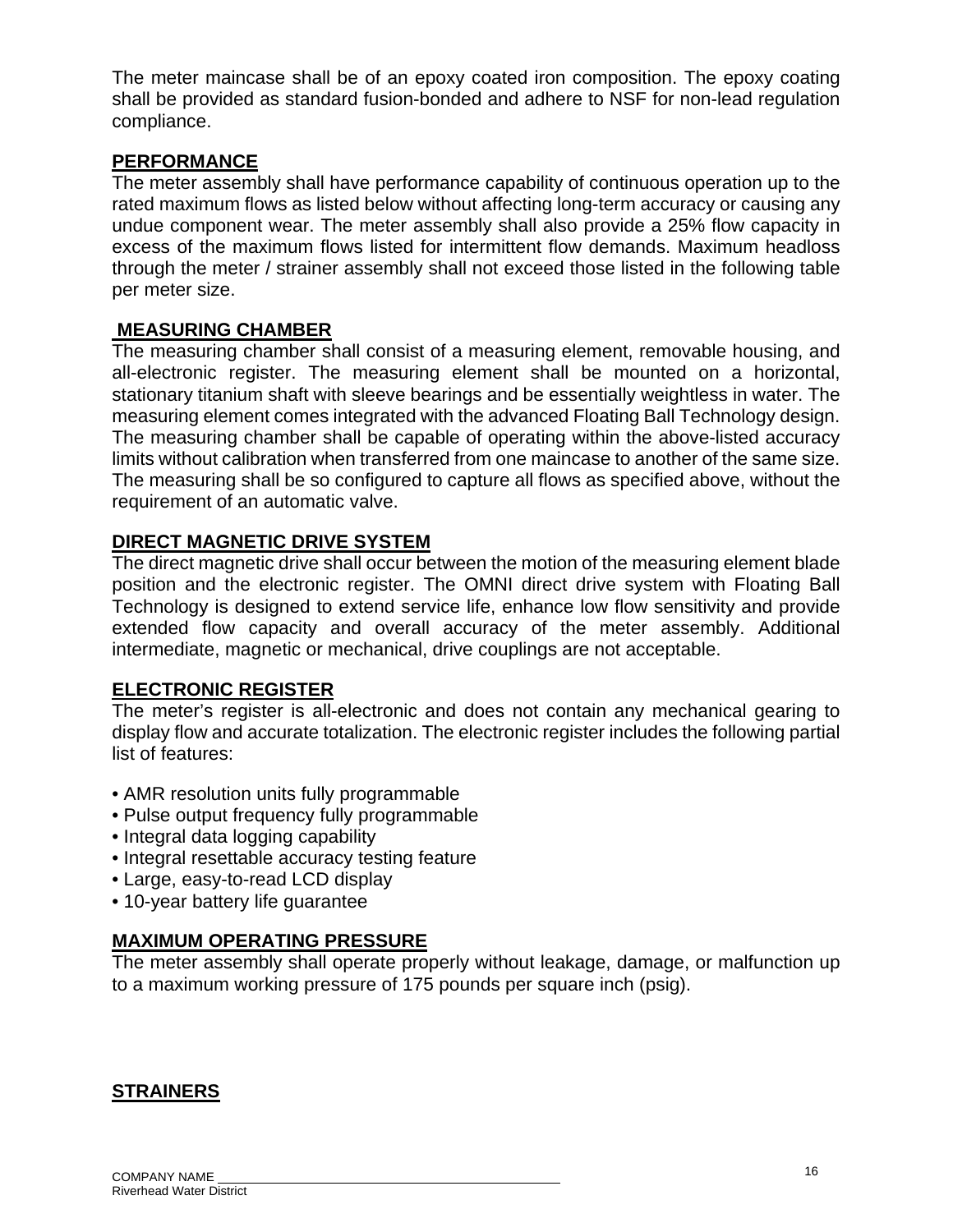Each meter assembly shall have a separate UL (Underwriters Laboratories) Listed and FM (Factory Mutual) approved external fire service strainer as a part of the meter package. The strainer's screen shall have a minimum net open area of at least four (4) times the pipe opening and be a V-shaped stainless steel screen for the purpose of obtaining a full unobstructed flow pattern. The strainer body shall be coated iron with stainless steel fasteners capable of maintaining the following static pressure ratings and physical dimensions:

# **STRAIGHTENING VANES**

A straightening vane assembly is mandatory and shall be positioned directly upstream of the measuring element. The straightening vane assembly shall be an integral component of the measuring chamber.

# **CONNECTIONS**

The meter assemblies shall have flanges of the Class 125 round type, flat faced and shall conform to ANSI B16.1 for specified diameter, drilling and thickness.

# **CERTIFICATIONS AND MARKINGS**

All sizes of meter packages shall be UL (Underwriters Laboratories) Listed and FM (Factory Mutual) approved as being accepted for use on fire service lines and domestic water use. For such applications, the meter shall have a UL/FM listed and approved strainer immediately upstream of the inlet flange. The meter shall have an identification tag affixed indicating such acceptance and the strainer shall also bear such acceptance symbols and markings on the casting.

# **GUARANTEE AND MAINTENANCE PROGRAM**

Meters shall be guaranteed against defects in material and workmanship for a period of one (1) year from date of shipment. In addition, the meter supplier shall submit nationally published literature clearly outlining its factory maintenance program and current price schedule covering complete measuring chamber exchange.

# **INTENT**

Subject meter specifications are designed to establish minimum guidelines for selecting an extremely critical metering device. Areas of concern to be evaluated in the selection process include, but are not limited to, ease of installation, operational features and benefits, readability and future system maintenance expense. A design, which reflects longevity of proper operation in all elements and high degree of sustained accuracy within the entire range of the meter assembly, is to be considered mandatory. Enhanced accuracy levels and performance are desired and should not be compromised.

# **OMNI F2 FIRELINE BYPASS RETROFIT METERSPECIFICATIONS SENSUS METERING SYSTEMS OR REASONABLE EQUIVALENT**

# **DESCRIPTION**

The Omni  $F^2$  Fireline Bypass Retrofit meter is based on either a 1  $\frac{1}{2}$ " or 2" Omni  $F^2$  meter with advanced floating ball technology, designed and approved to be used for W-Series compact and standard fireline bypass meter assemblies.

# **CONFORMANCE TO STANDARDS**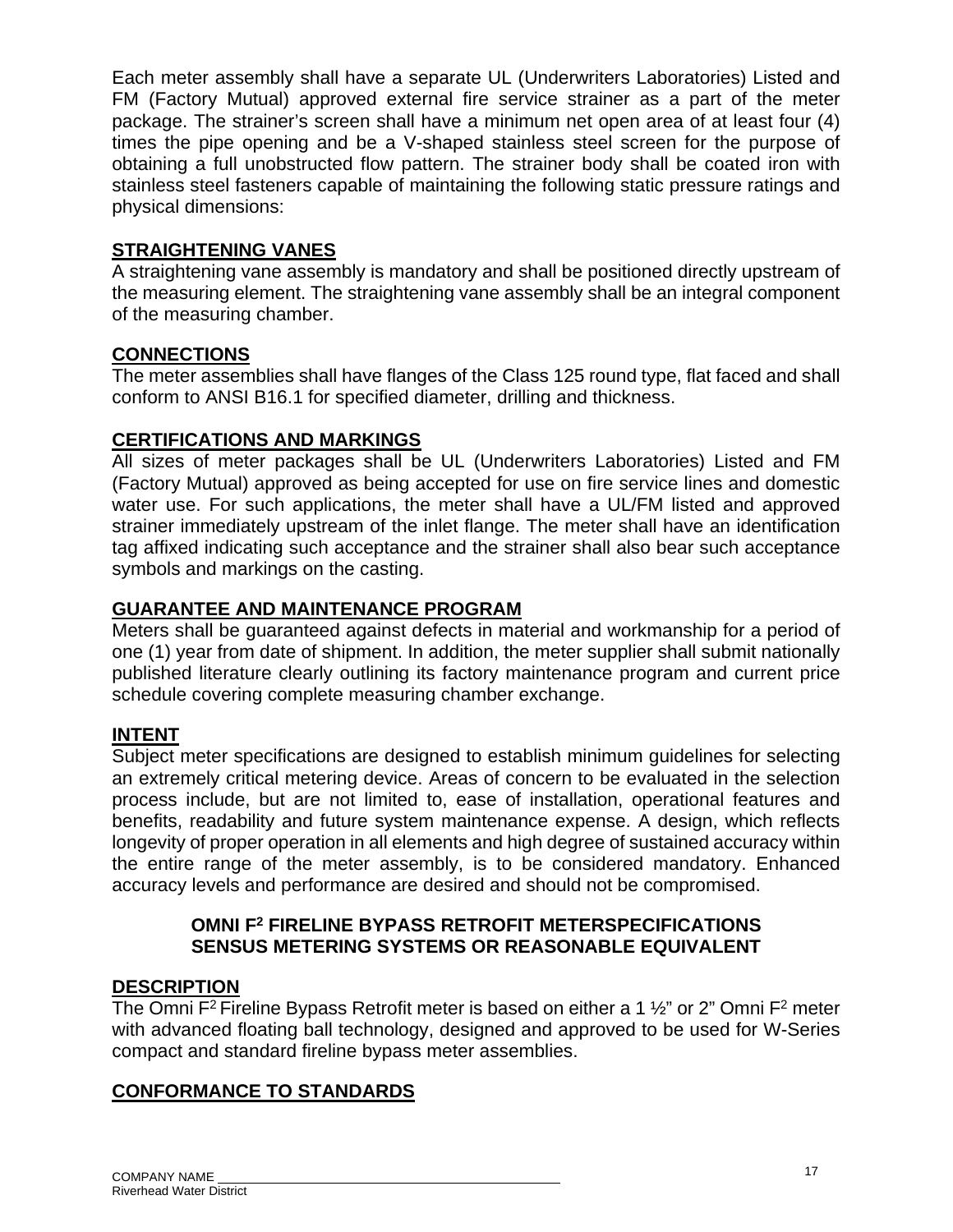The meter package shall meet or exceed all requirements of ANSI/AWWA Standard C703. Each meter shall be performance tested to ensure compliance.

# **PERFORMANCE**

The meter assembles shall have performance capability of continuous operation up to the rated maximum flows as listed below without affecting long-term accuracy or causing any undue component wear. All meter assemblies shall also have a 25% flow capacity in excess of the maximum flows listed for intermittent flow demands.

#### **MAGNETIC DRIVE**

The meter's registration is achieved by utilizing a fully magnetic pickup system. This is accomplished by the magnetic actions of the embedded rotor magnets and sensitive register pickup probe.

#### **REGISTERS**

Registers shall consist of a hermetically sealed register with an electronid pickup containing no mechanical gearing. Large character LCD shall display AMR, totalization and a resettable test totalizer. Registers shall include AMR resolution units that are fully programmable; data logging capabilities; large, easy-to-read LCD that displays both forward and reverse flow directions and a 10-year battery live guarantee

# **RETROFIT METER HARDWARE**

One (1) 1  $\frac{1}{2}$ " or 2" Omni F<sup>2</sup> Fireline Bypass Retrofit Meter (size must be the same as existing bypass meter size) kit shall include flange gaskets and installation hardware.

One (1) (optional) – Epoxy coated spacer (with gasket and installation hardware)

• Spacer supplies only if replacing a flanged SR meter bypass assembly.

All hardware is to be 304 stainless steel with 316 stainless steel hardware available upon request.

#### **SPECIFICATIONS FOR THE AUTOMATIC METER READING SYSTEM HANDHELD METER READING DEVICE/PROGRAMMER SENSUS METERING SYSTEMS OR REASONABLE EQUIVALENT**

#### **SYSTEM REQUIREMENTS**

System will collect and store meter readings automatically utilizing a manual entry by use of a keypad, utilizing a "touch" device for remote reading, or by wireless connection to a reading gun. All meter readings will be captured in the meter reading device for later analysis including multiple data entries and bad readings.

The system will be fully programmable with route information, meter reader prompts and questions. "High/Low" checking must be provided for on both "touch" and manually entered readings.

The system must provide for bi-directional communications with both the Utility's mainframe computer and an IBM-PC or fully compatible personal computer by utilizing a communications/charging stand. The vendor shall describe all personal computer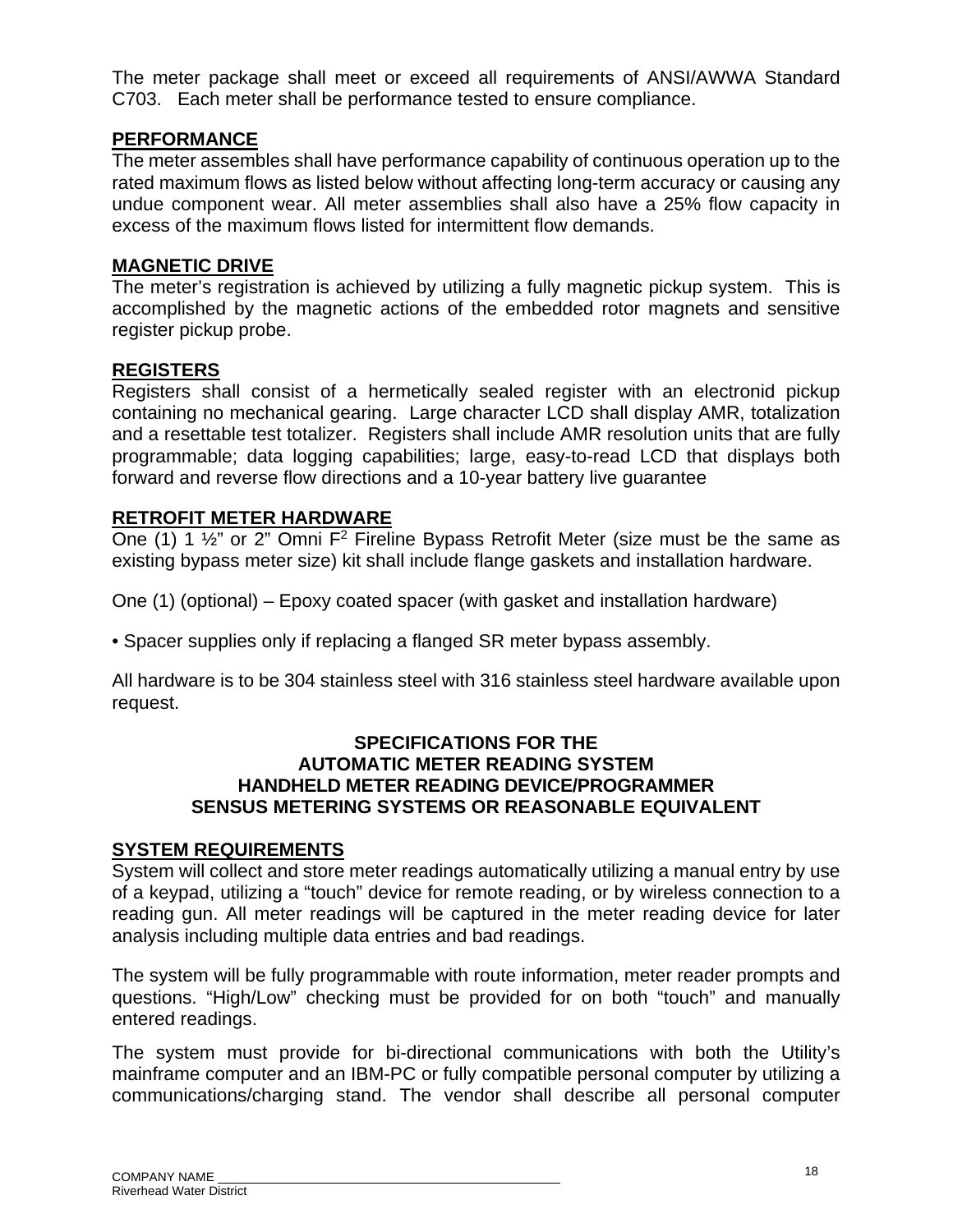hardware, software and peripheral devices which are necessary for the operation of the proposed system. The technical specifications, model numbers, etc. of the personal computer equipment proposed shall be provided. The Utility reserves the right to substitute an equivalent personal computer and peripheral devices which it may presently own or may purchase from a vendor of the Utility's choosing.

The software which is proposed for use on the personal computer must be suitable for use by a non-technical operator. Accordingly, the software shall be fully menu driven which will substantially eliminate the need for the operator to be familiar with other than basic operational procedures. The software must also provide for customer select management reports related to the data of the meter route read.

The proposed equipment shall be suitable for a traditional field meter reading environment. Such features shall include but not be limited to the following:

- Alpha-numeric keypad
- Durable weatherproof housing
- 10-line x 20 character per line displays
- Back lighted displays and keypad
- Field adjustable contrast displays
- Elastomeric membrane, tactile response keypad
- Weigh less than three pounds (26 oz.)
- Field adjustable audible tone
- 2-4 megabyte of memory
- Durable carrying belt with hand strap
- Watertight gun connectors
- Compatible to read Sensus Touch Read Meters
- Meter reader ID password
- Function Keys

# **AUTOREAD HANDHELD DEVICE/PROGRAMMER**

Each meter-reading equipment device/programmer shall include sufficient memory to store at least 3000 readings before the need to download data. Memory must have full battery protection. Internal hardware and software data check are required to verify the integrity of the collected data.

The meter reading device must include a full function alpha-numeric keypad which will be utilized by the non-technical meter reading personnel for manual entry of readings from conventional meters as well as the entry of special notes. Readings from meters not on the pre-defined route must be provided for.

Each meter reading device must be powered by a long life, lightweight, field replaceable, nickel cadmium (NiCad) battery pack. The battery pack must be capable of supporting multiple days' readings without the need to recharge. The field units must be recharged while resting in the communication/charging stand. A meter reading device which is placed in the stand at the end of the working day must be fully charged prior to the beginning of the next working day. The field devices must provide for protection of the stored data should the NiCad battery pack fail to provide power. Each meter reading device must be equipped with its own charging stand and not require any special pin connections.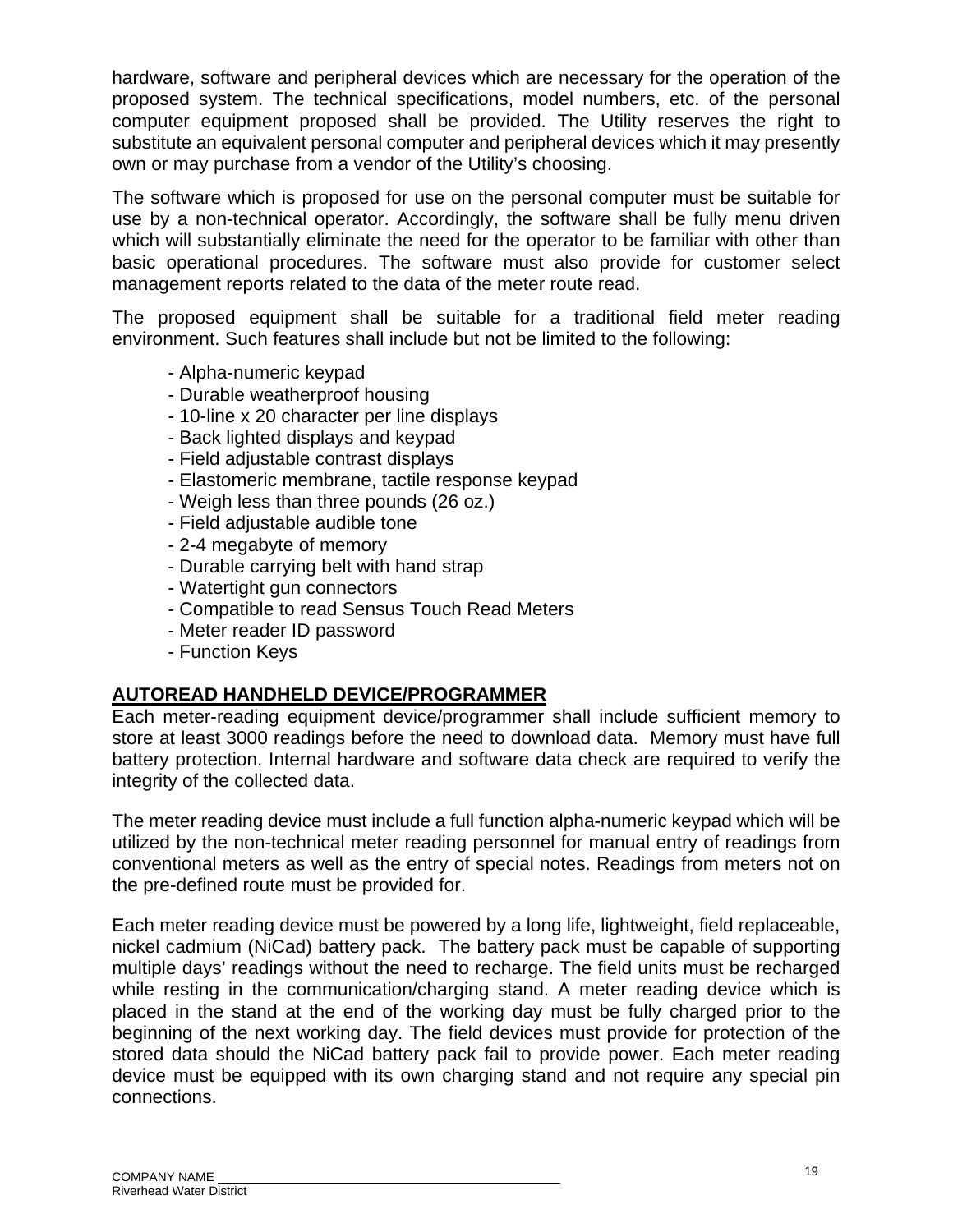Successful meter readings must be confirmed by a loud, audible tone and similarly alert the operator in the event of a faulty or missed reading. The devices shall provide for a programmable audible warning for a potentially dangerous or special situation which may be associated with a particular meter location. The volume of the audible tone must be user adjustable.

The meter reading device must be equipped with a date and time-of-day clock which will automatically incorporate the date and time of reading into each "touch" or manual reading.

The software will provide, at the user's option, forward or reverse movement through the route.

The successful bidder shall provide full and complete hardware and software documentation which shall include but not be limited to operator manuals which are designed for use by non-technical users as well as detailed technical manuals which are designed for use by technical support and programming personnel.

The vendor shall provide a complete list of all standard features which are included with each meter reading device and all other equipment and/or system proposed. In addition, the vendor shall provide a full listing, description and unit pricing of all optional features which may be available to the Utility.

# **WARRANTIES AND SERVICE**

The vendor shall be required to state its warranty and/or guarantee policy with respect to each item of proposed equipment. The procedures for submitting warranty claims must also be provided.

The full cost of service, if required, for each item of proposed equipment must be stated. The cost of service agreements or contracts, if available, must be stated. The vendor must agree to guarantee the cost of service for a period of one (1) year following the expiration of the warranty period.

The location of the nearest service center, hours of operation and average repair time for each item proposed must be stated. All hardware service policies must be clearly stated. The availability of on-site hardware support and service must be explained.

Due to the Utility's need to process water consumption data on a continuing basis and the Utility's determination not to stock "reserve" equipment, the vendor must agree to provide "loaner" replacement equipment should any service be required.

A sample form of any proposed service agreements shall be provided.

The vendor's policy regarding software warranties shall be clearly stated.

The policies and costs associated with software modifications and technical support shall be stated. The procedures and names, addresses and telephone numbers of software support personnel shall be provided and updated by the vendor on a continuing basis.

# **USER TRAINING AND EDUCATION**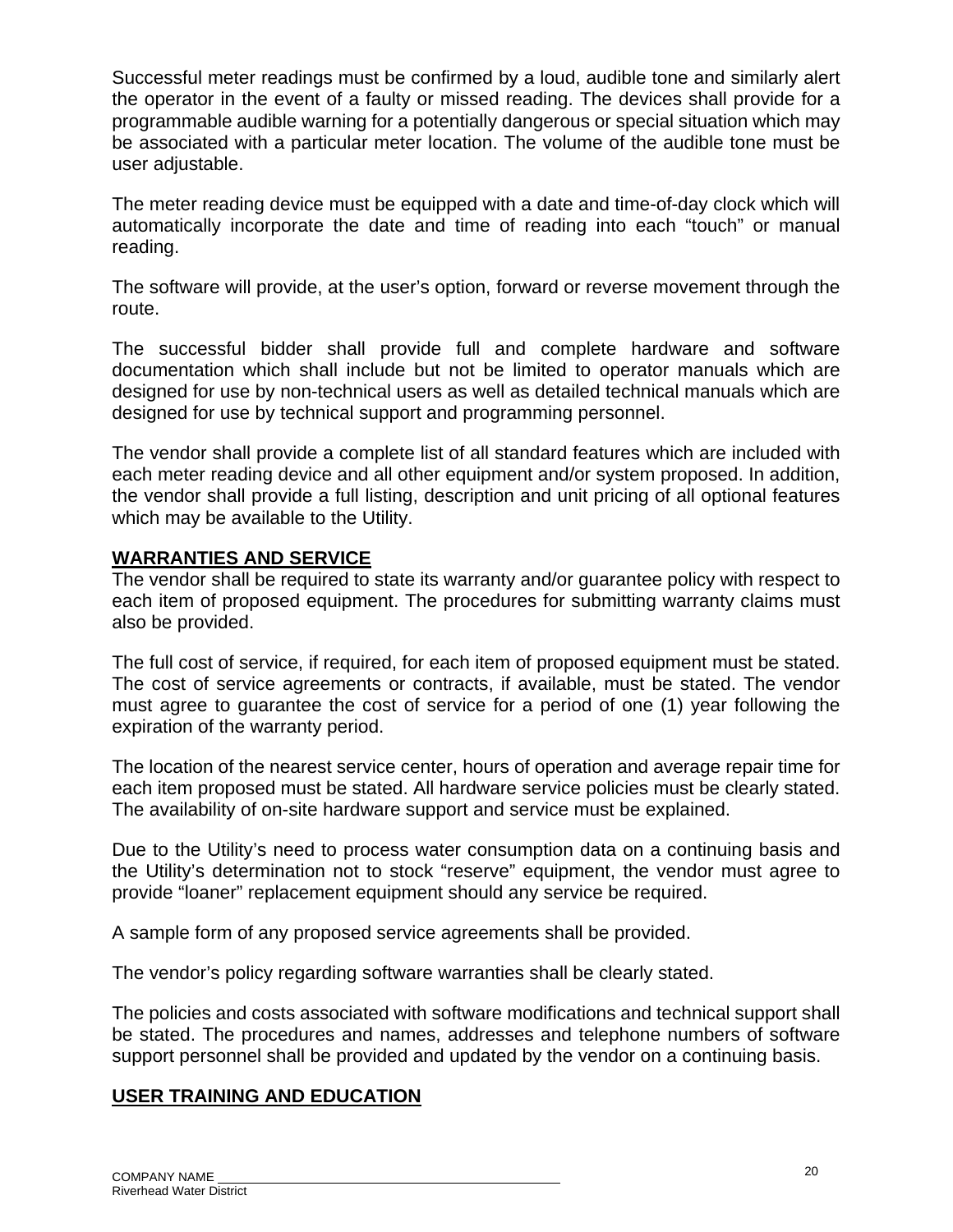It shall be the responsibility of the vendor to provide a complete on-site training program for the Utility's staff. This program is intended to fully familiarize staff with the operation of all aspects of the hardware and software which is to be provided. The bidder shall state the proposed format of such a training program, the number of hours of initial on-site support to be provided as well as the recommended schedule of follow-up visits. The vendor shall also state its hourly rate for on-site and/or remote support which may be required by the Utility. The location and procedures for obtaining such support shall be stated.

# **SPECIFICATIONS FOR AUTOMATIC METER READING SYSTEM METER TRANSCEIVER UNIT (MXU) SENSUS METERING SYSTEMS OR REASONABLE EQUIVALENT**

# **GENERAL**

The following specification describes the requirements for a radio based automatic meter reading system. The specification will cover the meter transceiver unit (MXU). If meters and other supporting equipment are included in this proposal or bid, they will be covered under separate specifications.

# **RADIO SYSTEM DESCRIPTION**

The radio AMR system will have the ability to read meters equipped with absolute encoder registers using either a hand-held interrogation unit or a mobile interrogation unit. The encoder registers will be connected to a MXU that will provide the radio link from the meter to the interrogation unit. The MXU will come in either a two-port design or a single port design and each will allow multi-meter attachment via add-on port expanders. The radio AMR system must utilize a true two-way (interrogate and respond) communication protocol that enhances system integrity and reliability. Upon completion of the meter reading route, the meter reading data is downloaded from the interrogation unit, using the radio AMR software. The radio AMR software will prepare and format the meter reading data for the printing of selected management reports and the transfer of the meter reading data to the billing software for customer invoicing.

# **FUNCTION**

The MXU will be the interface between the meter and the radio interrogation unit. The MXU will power up when a valid alert signal is received from the reading interrogation unit. The interrogation unit will be either a hand-held or vehicle mounted device. The MXU and interrogation device will utilize a two-way communication protocol. Following the alert signal from the interrogation unit and transmission of meter reading data, the interrogation unit will signal to the MXU that valid reading parameters were met and will instruct the MXU to power down. The MXU must have the capability of utilizing a reading cycle code that is an element of the transmission protocol. The reading cycle code is utility controlled and changes with each reading cycle. Once an MXU has been successfully interrogated and powered down using a specific reading cycle code, the MXU will not alert again until the code is changed. The MXU will have a fixed factory set non-programmable identification number to insure absolute identity of the MXU within the radio AMR system. In addition, the MXU will have the capability of storing a utility defined programmable class code. The class code will be used to separate different classes of meters and differentiate the MXU in multi-utility installations. The MXU will also provide for optional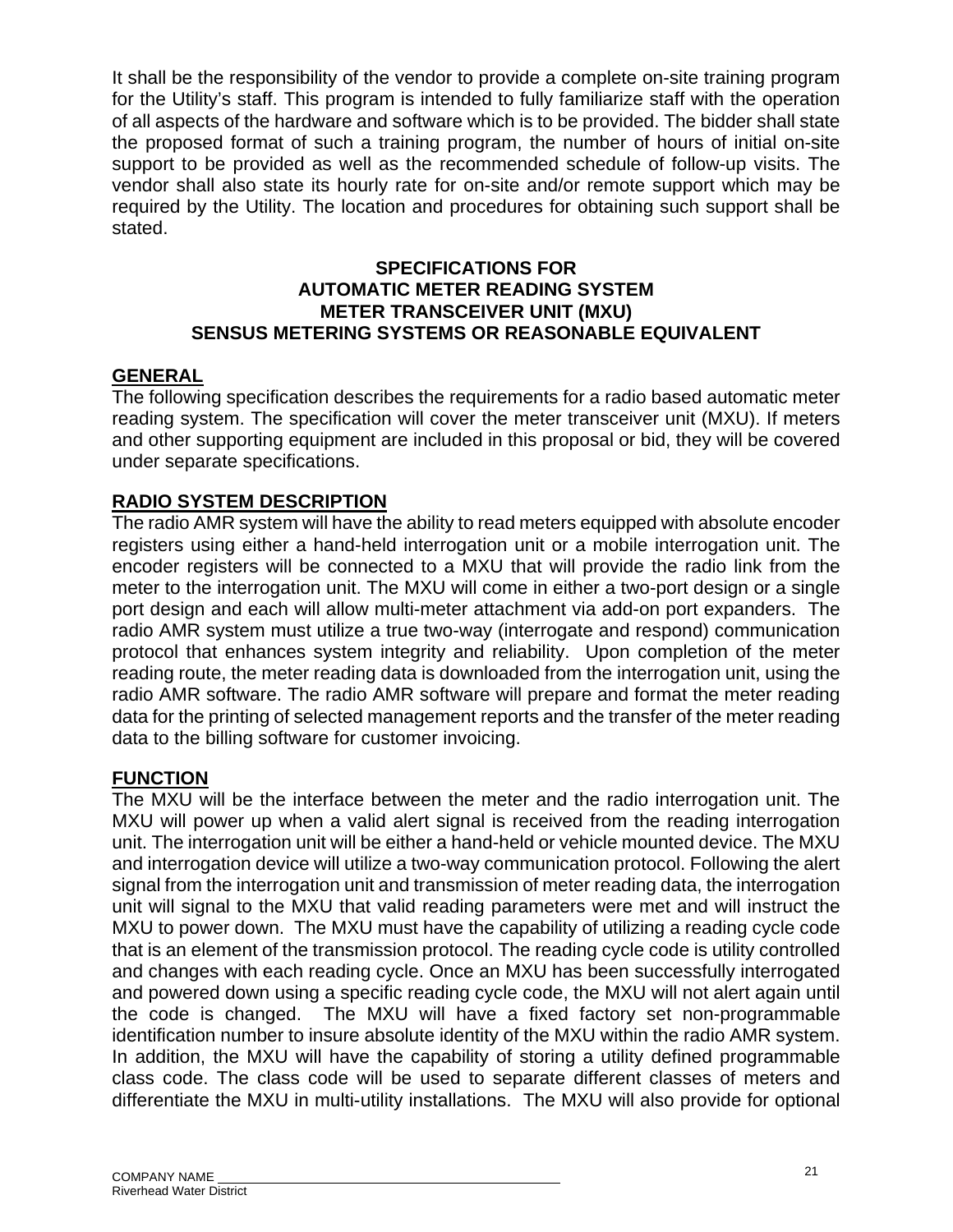connection of a remote reading touchpad as a secondary meter reading source. The MXU must have the capability, in terms of range and operation; of migrating to a fixed based radio AMR network in the future, without the need to physically alter the unit.

# **FCC REGULATIONS**

All equipment must comply with current Federal Communications Commission (FCC) requirements which include proper labeling of the MXU. The bidder must have supporting documentation available upon request to verify compliance.

# **MODULATION**

The radio frequency transmission from the MXU to the interrogation unit must utilize direct sequence spread spectrum, operating in the non-licensed 902-928 MHz band. The system must use the entire Spread Spectrum and utilize 50 channels. It shall alert using the 956 MHz from the interrogation unit. The transmit power of the MXU shall be 200 milliwatts.

# **HARDWARE**

The MXU will be housed in a two-piece UV stable molded plastic housing. The enclosure must house the complete two-port or single port MXU unit which includes electronics, battery compartment, and wire connections. The MXU will also have an internal antenna. The housing must have the option of being wall mounted or mounted in an underground meter box. Any special mounting hardware should be supplied with the MXU. The enclosure will provide protection for the electronic components and wire connections and be capable of being submersed in a water filled meter box without damage. The halves of the MXU enclosure will be secured by means of a tamper-resistant locking screw so that the enclosure cannot be opened by non-utility personnel. The internal parts of the MXU can only be accessed by utility personnel using a manufacturer supplied field tool. The field tool **must not** be commercially available. Seal wiring or a frangible head seal screw is not acceptable. The MXU must have a **field replaceable** battery cartridge. The battery must be made up of lithium with hybrid layer capacitor. The MXU, when powered up, will use power stored in the capacitor for its operation. The MXU battery shall be warranted for 10 years with an additional 10 years prorated. The battery cartridge must be date stamped for ease of age identification for warranty purposes. The MXU must contain wiring diagram labels within the unit to aid in and simplify installation. All wires must be color coded and easily identifiable.

#### **INSTALLATION AND TRAINING**

Complete installation and operating instructions must be included for all of the supplied hardware and software equipment. Proposal must include any additional costs for training and assistance to install and begin operation of the MXUs. The vendor will also inform the customer what pre-installation activities are to be completed and what support materials will be needed for the initial installation.

#### **WARRANTY**

The MXU shall be covered by the manufactured current published national warranty. Any non-published warranty document will not be accepted. The MXU shall be completely replaced if found defective and this shall be for a period of 10 years. The MXU must also have a full replacement warranty for years 11-20 based on a pro-rated scale.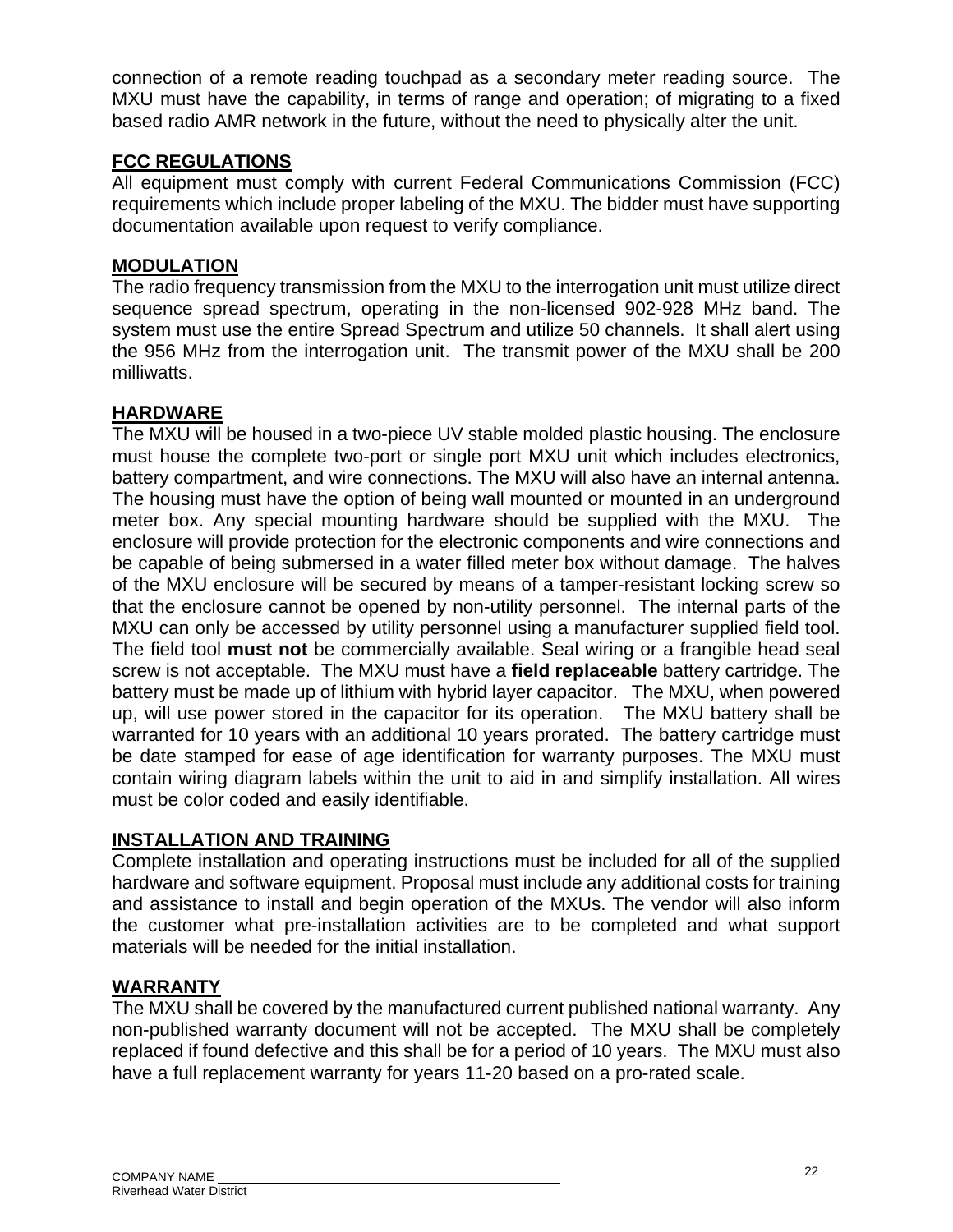# **FlexNet SmartPoint M2 RADIO TRANCEIVERS**

# **DESCRIPTION**

The FlexNet SmartPoint M2 is a radio transceiver that provides water utilities inbound and outbound access to water measurement and ancillary device diagnostics via radio signal. With is migratable, two-way communication ability, the M-Series SmartPoint functions as a walk-by/drive-by endpoint, fixed base endpoint or a combination of the two. This flexibility increases utility data collection and streamlines operations. The M2-series comes in two (2) models – Model 510M Non-Pit set and Model 520M Pit Set. Both models should be able to interface with an encoded meter via touchcoupler design and connect to the meter using existing two-wire AMR installations rather than to access the meter to install a new three-wire system.

# **SPECIFICATIONS FOR AUTOREAD FOR WINDOWS AMR SYSTEMS MANAGEMENT SOFTWARE SENSUS METERING SYSTEMS OR REASONABLE EQUIVALENT**

#### **GENERAL**

The following specifications describe the requirements for meter reading operating software.

# **SOFTWARE OVERVIEW**

The meter reading operating software must operate on an IBM compatible personal computer running WIN 95 operating software. It shall be menu driven using pull-down menus for ease of use and tracking of operating steps. Vendor shall supply minimum computer requirements for software operation.

#### **SOFTWARE INTEGRATION**

The software shall have the capability to integrate more than one type of meter reading system into one package. This may include a hand-held system, radio system, and/or a phone based meter reading system. It shall do so easily without the need to alter route file information or interfere with the operation of each system. If using a hand-held system, the software shall provide bi-directional communications from the computer to communications/charging stands that connect to hand-held meter reading devices. The software must be suitable for use by a non-technical operator.

#### **SOFTWARE FLEXIBILITY**

The operating software shall be a basic package and require no customization on the part of the utility. This flexibility permits easy upgrading for the utility and permits the utility to stay current with the software's latest enhancements requiring no system changes. The software shall be able to integrate with the utility's billing software whether the billing software is on a personal computer or a mainframe computer. The software shall have the capability of accepting an input file from the billing software consisting of meter reading route data. In turn, the software shall provide the billing software an export file consisting of meter reading data from the most currently read meter route. The utility shall be able to configure the operating software to match the file transfer requirements of the billing software for both the input and export files. The software shall provide the utility the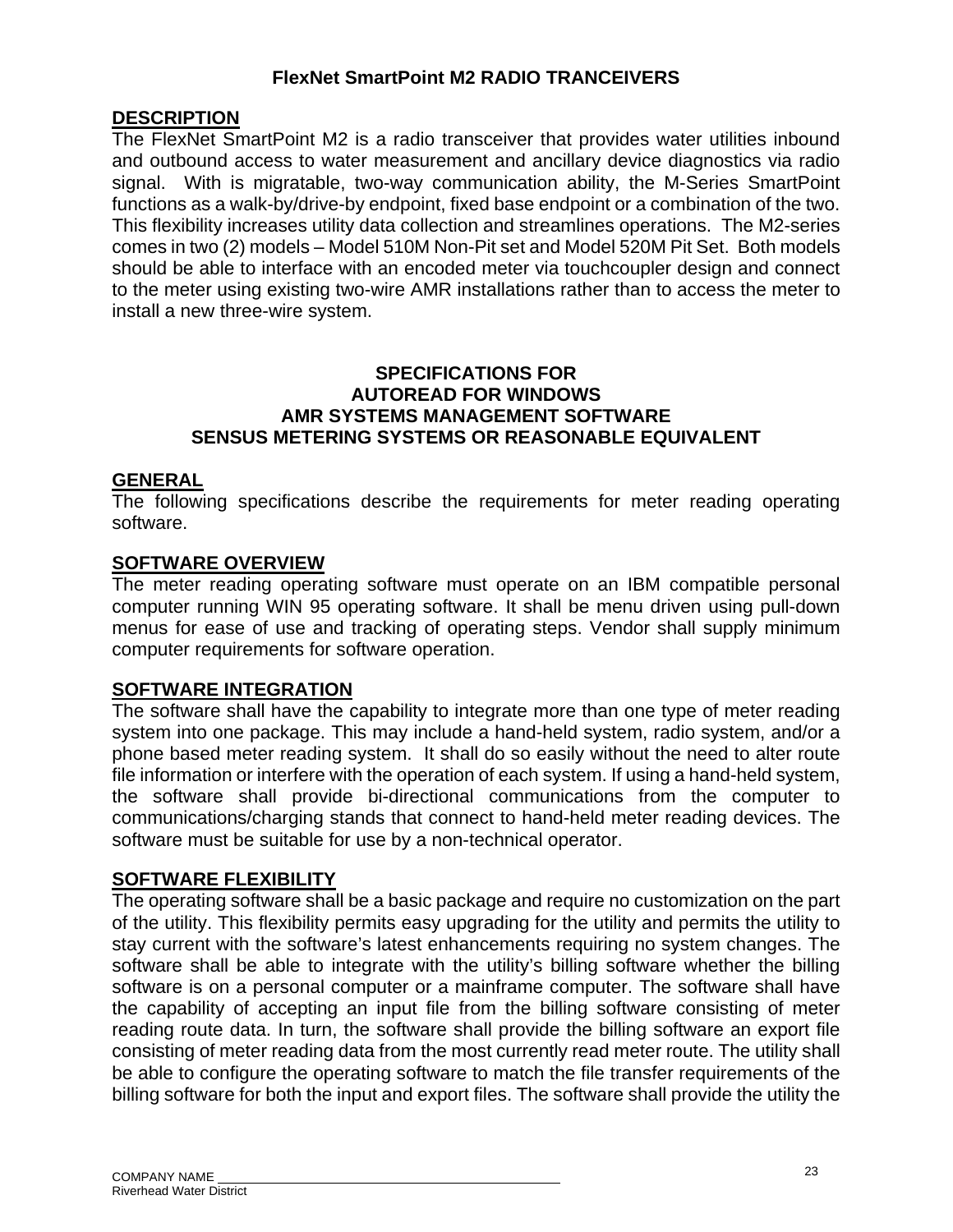option of loading meter route information to the meter reading devices. This information would include but not be limited to things such as: customer name and address; previous reading(s); meter location information; and warnings of things of caution on the route. Vendor shall supply a list of any required route information needed by the meter reading operating software. The software shall include operator error and warning indicators builtin to the software in case of operator error.

The software shall provide the capability of taking surveys using alpha-numeric and yes/no responses and the ability to review and analyze the routes in use for system troubleshooting. The software will include a means of loading a set of utility defined notes for the meter reader to use with a hand-held device. The note code field shall include the capability of using up to a five-digit note code. In addition, the software shall accept not only pre-defined digital note codes, but also alphanumeric notes. The software shall provide the capability to split routes and combine split routes with other routes. The software shall have the capability of using utility provided high/low reading limits within the reading system being used. These limits would be included in the meter reading route as high/low reading checks during actual meter reading. The software, depending on the meter reading system selected, shall be able to load programming software if required by the system in use. The programming software shall be integrated into the software be of the same operating configuration as the base system. When using a hand-held system, the software shall be able to communicate with any hand-held device in the system and inform the operator of the applications software currently in use without interfering with the integrity of the hand-held data.

The software shall include capability to produce backup disks. This function can be done either manually by the operator or include an automatic backup feature. Online help assistance shall be provided.

# **SOFTWARE REPORTS**

The software shall include management reports for any of the meter reading systems used in conjunction with the software. The reports shall be selectable by the utility. The required reports include but need not be limited to the following: a master route report; non route report; non read report; route note report; high/low reading exception report; manual read exception report; multiple read exception report; question survey report; marked location; register malfunction. A customized report creator is available through a report design tool.

# **SOFTWARE DISPLAY**

The software shall be capable of being displayed in color on a VGA monitor or on a monochrome monitor.

# **SOFTWARE TRAINING AND SUPPORT**

The software vendor shall provide details on installation of the software including prerequisite requirements prior to actual software installation and training. The utility requires up to two days start-up training for each of the meter reading systems being implemented. The trainer shall be an authorized representative of the company and be able to instruct the utility as to the most efficient method of software operation with the hardware being used. Complete installation and operating instructions must be included for all of the supplied software.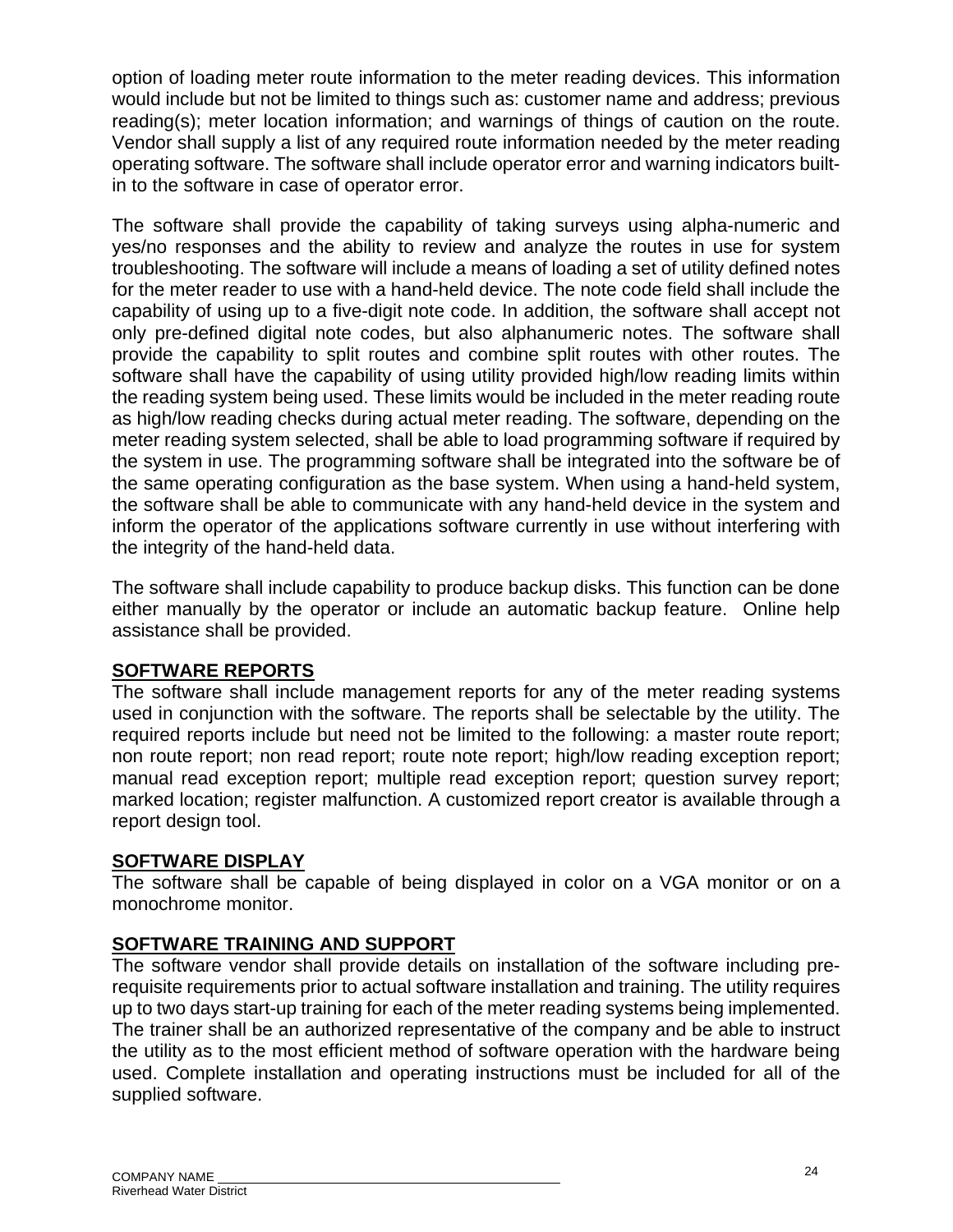The vendor shall provide complete software support following installation and training. Included in the support program should be toll-free telephone support and optional onsite visit schedules. The vendor's proposal must include any additional costs for training and assistance, including any costs for future software support and software upgrades. Features of those programs shall be included with any additional charges such as hourly rate for on-site and/or remote support. The location of and procedures for obtaining such support shall be stated.

# **SOFTWARE WARRANTY**

The software shall be warranted for a minimum of one (1) year against defects in materials and workmanship. The vendor is required to state its standard warranty and/or guarantee policy for the software provided. The procedure for submitting warranty claims must also be provided.

# **FLEXNET COMMANDLINK OR REASONABLE EQUIVALENT**

# **DESCRIPTION**

Hand-held, electronic tool permitting on-site wireless installation, interrogation and programming of FlexNet® water SmartPoints. The high-impact, injection-molded plastic device has an elastic strap and AC/DC charger. The unit is powered by three (3) "AA" rechargeable or Energizer-brand disposable NH-15AA batteries. Charge time is approximately four (4) hours. The device utilizes a liquid crystal display (LCD), power, Bluetooth communication and charging indicators.

# **CONFORMANCE STANDARDS**

CommandLink complies with FCC Part 15, FCC Part 15 Class B and Canadian ICES-003 requirements.

# **PERFORMANCE WARRANTIES**

In evaluating bid submittals, warranty coverage will be considered. All bidders are required to submit their most current nationally published warranty statements for water meter maincases, encoder registers and measuring chambers.

#### **SHIPMENT VERIFICATIONS**

A statistically controlled sample of each meter shipment will be tested by the utility to insure each shipment meets utility performance and materials specifications.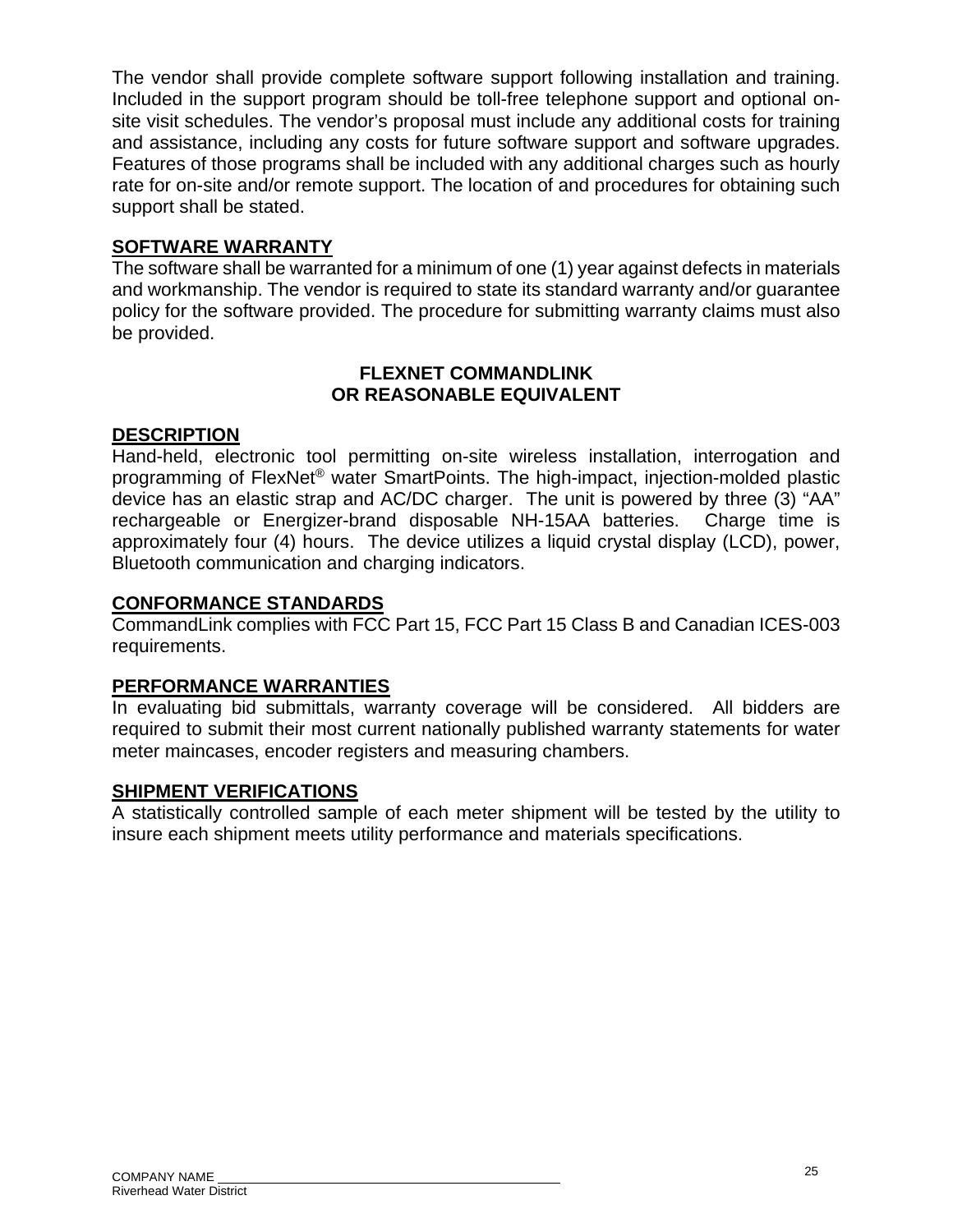#### **BIDDER NAME: NET DELIVERED PRICE**

| <b>ITEM</b><br># | <b>DESCRIPTION</b>                                                                     |  |
|------------------|----------------------------------------------------------------------------------------|--|
|                  | <b>IPERL WATER METERS</b>                                                              |  |
| 1                | 5/8" x 1/2" iPERL meter*                                                               |  |
| $\overline{2}$   | 3/4" iPERL meter*                                                                      |  |
| 3                | 1" iPERL meter*                                                                        |  |
| $\overline{4}$   | 3/4" iPERL Fire Service meter*                                                         |  |
| 5                | 1" iPERL Fire Service meter*                                                           |  |
|                  | *iPERL meters are 2-wire w/6' wire & TRPL sensor and must be supplied with<br>strainer |  |
|                  | <b>OMNI C2 METER &amp; ACCESSORIES</b>                                                 |  |
| 6                | 1.5" Omni C2 meter                                                                     |  |
| $\overline{7}$   | 2" Omni C2 meter                                                                       |  |
| 8                | 3" Omni C2 meter                                                                       |  |
| 9                | 4" Omni C2 meter                                                                       |  |
| 10               | 6" Omni C2 meter                                                                       |  |
| 11               | 8" Omni C2 meter                                                                       |  |
| 12               | 10" Omni C2 meter                                                                      |  |
| 13               | Omni C2 Electronic register                                                            |  |
| 14               | 1.5" C2 measuring chamber assembly TRPL pulse                                          |  |
| 15               | 2" C2 measuring chamber assembly TRPL pulse                                            |  |
| 16               | 3" C2 measuring chamber assembly TRPL pulse                                            |  |
| 17               | 4" C2 measuring chamber assembly TRPL pulse                                            |  |
| 18               | 6" C2 measuring chamber assembly TRPL pulse                                            |  |
|                  | ** Omni meters may be ordered in 15 1/4" LL or 17" LL                                  |  |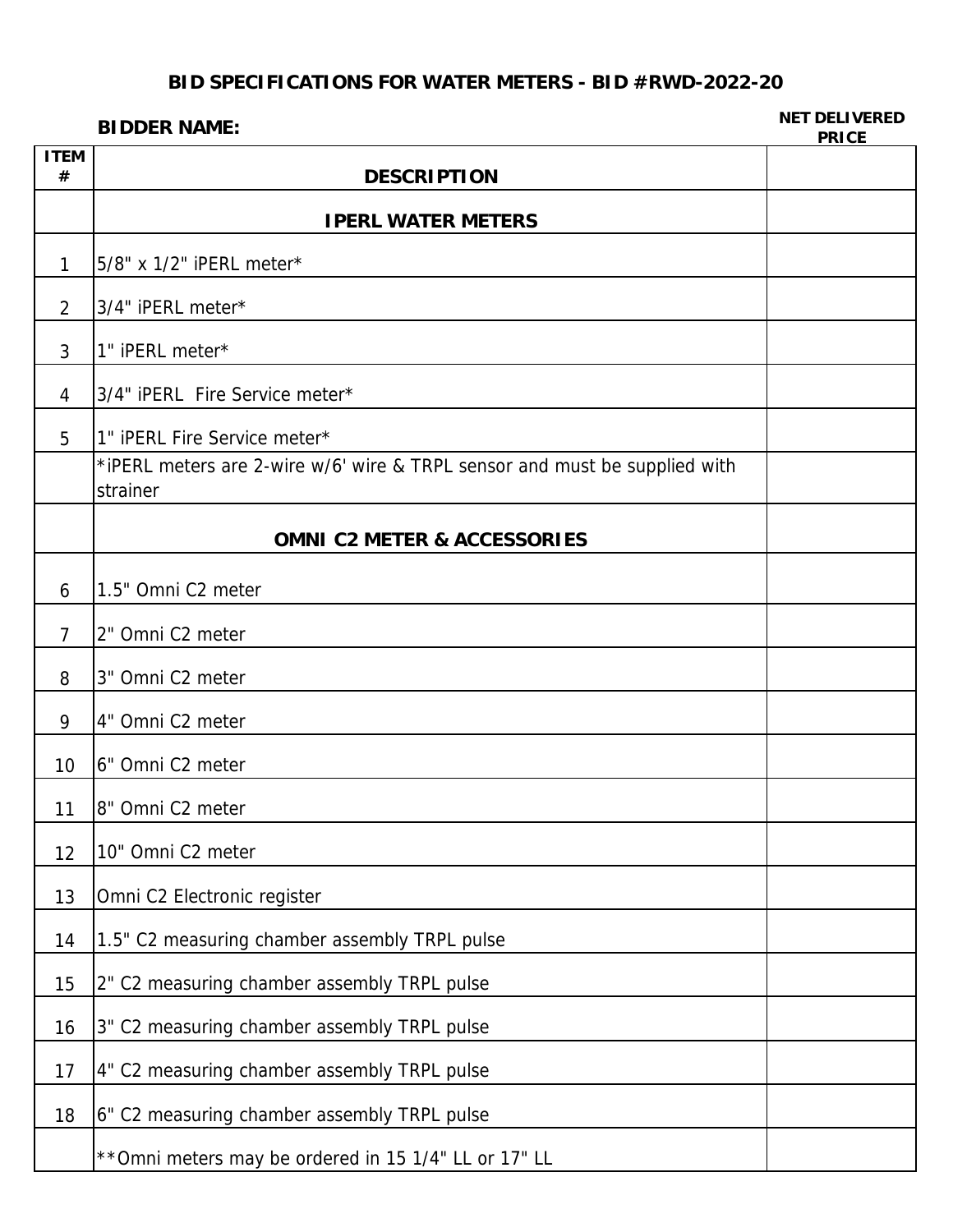#### **BIDDER NAME: NET DELIVERED PRICE**

| <b>ITEM</b><br># | <b>DESCRIPTION</b>                                    |  |
|------------------|-------------------------------------------------------|--|
|                  | <b>OMNI T2 METERS &amp; ACCESSORIES</b>               |  |
| 19               | 1.5" Omni T2 meter                                    |  |
| 20               | 2" Omni T2 meter                                      |  |
| 21               | 3" Omni T2 meter                                      |  |
| 22               | 4" Omni T2 meter                                      |  |
| 23               | 6" Omni T2 meter                                      |  |
| 24               | 8" Omni T2 meter                                      |  |
| 25               | 10" Omni T2 meter                                     |  |
| 26               | Omni T2 Electronic register                           |  |
| 27               | 1.5" T2 measuring chamber assembly TRPL pulse         |  |
| 28               | 2" T2 measuring chamber assembly TRPL pulse           |  |
| 29               | 3" T2 measuring chamber assembly TRPL pulse           |  |
| 30               | 4" T2 measuring chamber assembly TRPL pulse           |  |
| 31               | 6" T2 measuring chamber assembly TRPL pulse           |  |
|                  | ** Omni meters may be ordered in 15 1/4" LL or 17" LL |  |
|                  | <b>OMNI F2 METERS &amp; ACCESSORIES</b>               |  |
| 32               | 4" Omni F2 meter - standard                           |  |
| 33               | 6" Omni F2 meter - standard                           |  |
| 34               | 8" Omni F2 meter - standard                           |  |
| 35               | 10" Omni F2 meter - standard                          |  |
| 36               | 4" Omni F2 meter - compact                            |  |
| 37               | 6" Omni F2 meter - compact                            |  |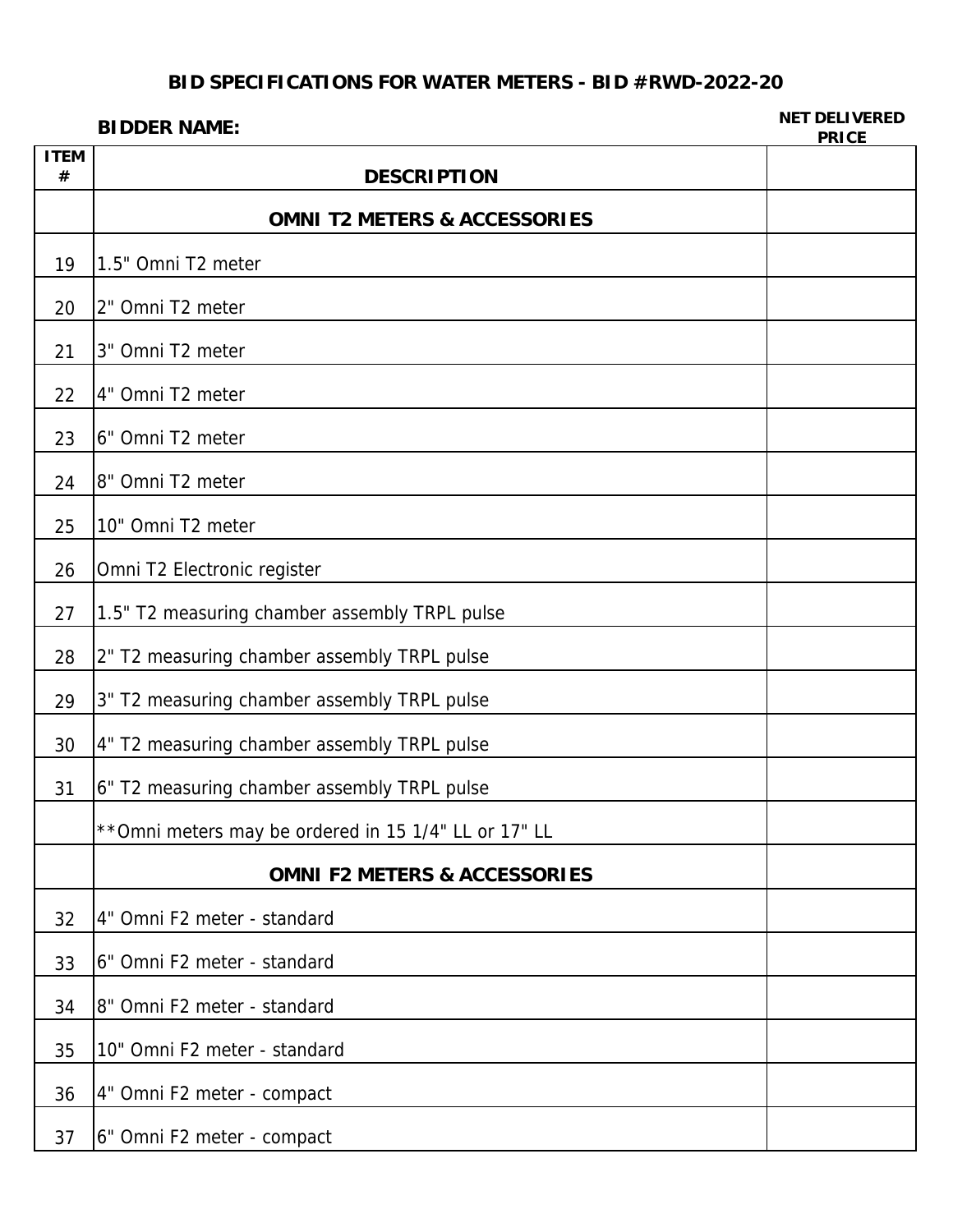#### **BIDDER NAME: NET DELIVERED PRICE**

| <b>ITEM</b><br># | <b>DESCRIPTION</b>                                                         | .                                                  |
|------------------|----------------------------------------------------------------------------|----------------------------------------------------|
| 38               | 8" Omni F2 meter - compact                                                 |                                                    |
| 39               | 10" Omni F2 meter - compact                                                |                                                    |
| 40               | Omni F2 Electronic register                                                |                                                    |
| 41               | 4" F2 measuring chamber assembly TRPL pulse                                |                                                    |
| 42               | 6" F2 measuring chamber assembly TRPL pulse                                |                                                    |
| 43               | 8" F2 measuring chamber assembly TRPL pulse                                |                                                    |
| 44               | 10" F2 measuring chamber assembly TRPL pulse                               |                                                    |
| 45               | Omni F2 fireline bypass retrofit meter                                     |                                                    |
|                  | ** Omni meters may be ordered in 15 1/4" LL or 17" LL                      |                                                    |
|                  | FLEX NET SMART POINT M2 RADIO TRANSEIVERS                                  | <b>TOUCH COUPLER &amp;</b><br><b>WIRED VERSION</b> |
| 46               | MXU 510M single port meter transeiver unit for use in non-pit installation |                                                    |
| 47               | MXU 510M dual port meter transeiver unit for use in non-pit installation   |                                                    |
| 48               | MXU 520M single port meter transeiver unit for use in pit installation     |                                                    |
| 49               | MXU 520M dual port meter transeiver unit for use in pit installation       |                                                    |
|                  | ** Price each for touch coupler & wired version                            |                                                    |
|                  | <b>HANDHELD METER READERING EQUIPMENT</b>                                  |                                                    |
| 50               | Series FL6502 handheld device with communications/charger stand            |                                                    |
| 51               | Series FL6502 handheld device with communications/charger stand - upgrade  |                                                    |
| 52               | Auto Gun AG6590                                                            |                                                    |
| 53               | Auto Gun 90° pit probe extension                                           |                                                    |
| 54               | <b>FlexNet Command Link</b>                                                |                                                    |
| 55               | FL6502 handheld reader maintenance program - 4 year                        |                                                    |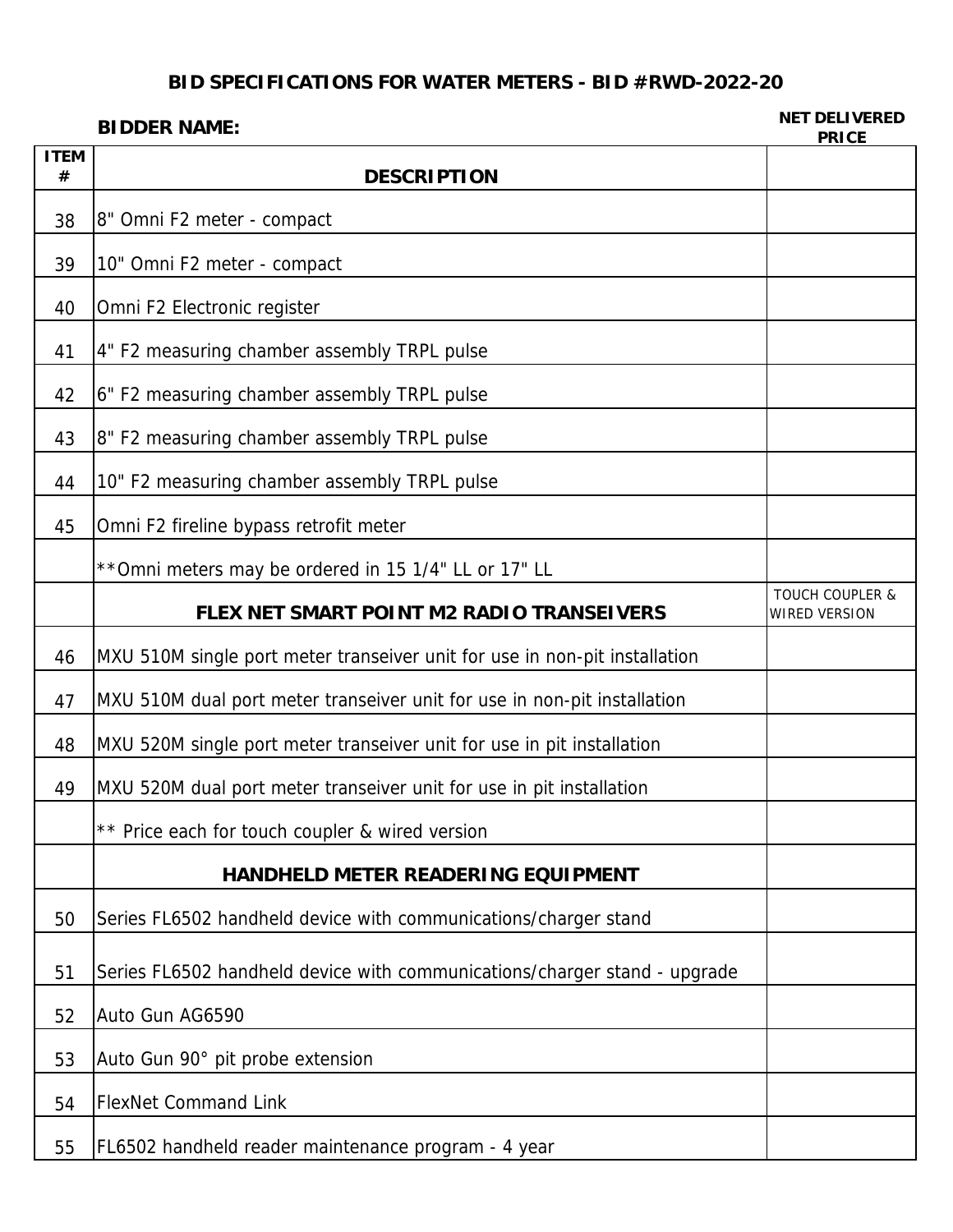#### **BIDDER NAME: NET DELIVERED PRICE**

| <b>ITEM</b> |                                                                                                                                 | FRIVE |
|-------------|---------------------------------------------------------------------------------------------------------------------------------|-------|
| #           | <b>DESCRIPTION</b>                                                                                                              |       |
| 56          | FL6502 handheld reader maintenance program - 1 year                                                                             |       |
| 57          | A2 single Ethernet dock for handheld reader maintenance program - 4 year                                                        |       |
| 58          | A2 single Ethernet dock for handheld reader maintenance program - 1 year                                                        |       |
|             | <b>COMPANION FLANGES &amp; GASKETS FOR USE WITH OMNI METERS</b>                                                                 |       |
| 59          | 1.5" Companion cast iron meter flange & gaskets**                                                                               |       |
| 60          | 2" Companion cast iron meter flange & gaskets**                                                                                 |       |
| 61          | 4" Companion cast iron meter flange & gaskets**                                                                                 |       |
| 62          | 6" Companion cast iron meter flange & gaskets**                                                                                 |       |
| 63          | 8" Companion cast iron meter flange & gaskets**                                                                                 |       |
|             | **Includes nut and bolt; (2) needed for each meter maintenance & repair parts<br>(i.e. freeze plates, gaskets, registers, etc.) |       |
| 64          | % discount off current 2018-2019 catalog list pricing (include copy of current<br>catalog pricing sheet)                        |       |